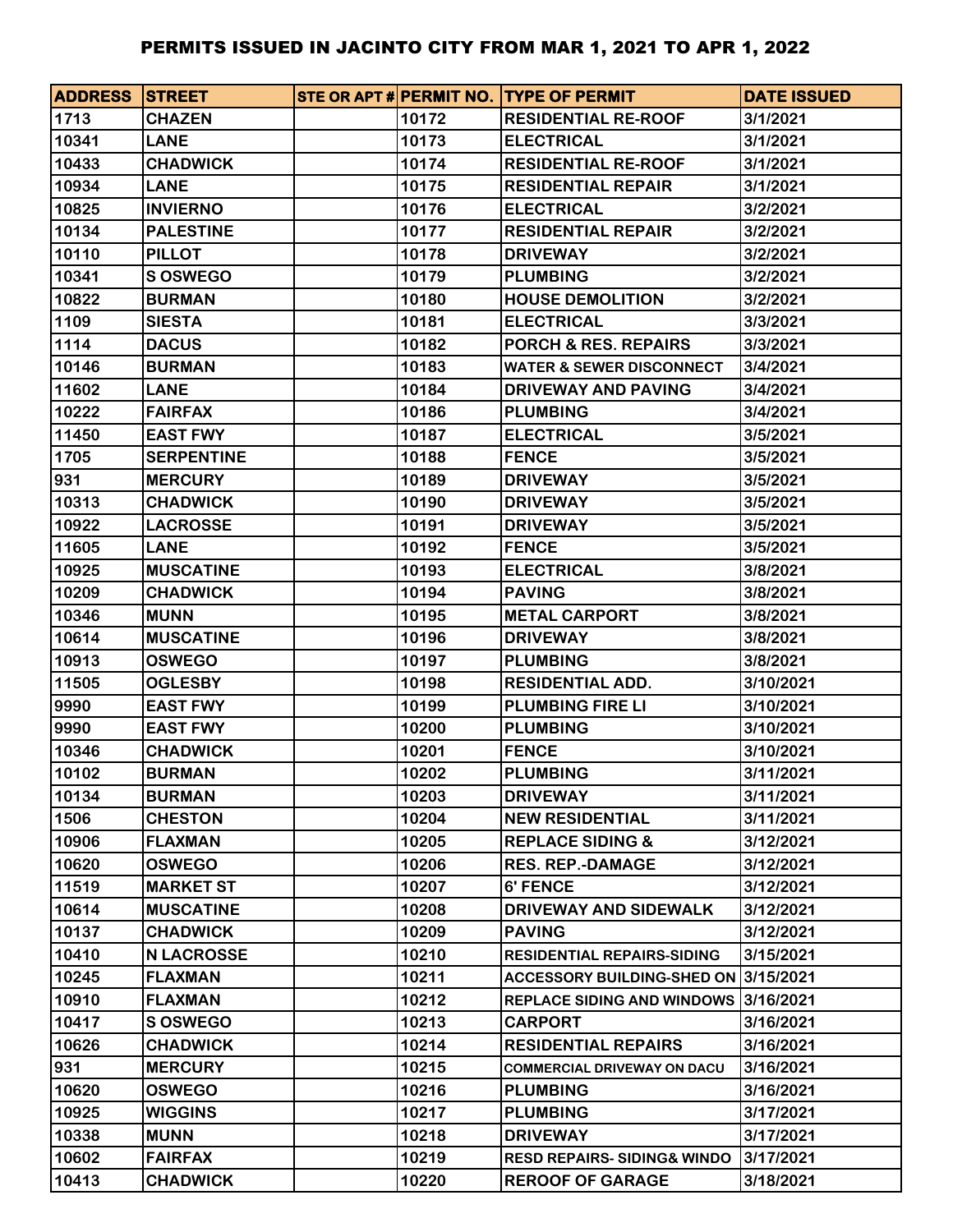| 11519 | <b>MARKET ST</b>  | 10221 | <b>MECHANICAL</b>                  | 3/19/2021 |
|-------|-------------------|-------|------------------------------------|-----------|
| 10118 | <b>CHADWICK</b>   | 10222 | <b>FENCE</b>                       | 3/19/2021 |
| 10426 | <b>PALESTINE</b>  | 10223 | <b>RESIDENTIAL REPAIRS</b>         | 3/19/2021 |
| 1533  | <b>JENNIFER</b>   | 10224 | <b>RESIDENTIAL REPAIRS</b>         | 3/19/2021 |
| 1618  | <b>JENNIFER</b>   | 10225 | <b>RESIDENTIAL REPAIRS</b>         | 3/22/2021 |
| 10341 | <b>SOSWEGO</b>    | 10226 | <b>ELECTRICAL</b>                  | 3/22/2021 |
| 1521  | <b>SERPENTINE</b> | 10227 | <b>PLUMBING</b>                    | 3/22/2021 |
| 11510 | <b>OXHAM</b>      | 10228 | <b>ELECTRICAL</b>                  | 3/22/2021 |
| 10509 | <b>LANE</b>       | 10229 | <b>FENCE-METAL</b>                 | 3/23/2021 |
| 11026 | <b>MUSCATINE</b>  | 10230 | <b>RESIDENTIAL REPAIRS</b>         | 3/23/2021 |
| 10626 | <b>GARBER</b>     | 10231 | <b>DRIVEWAY</b>                    | 3/24/2021 |
| 10934 | <b>OSWEGO</b>     | 10232 | <b>PAVING</b>                      | 3/24/2021 |
| 1613  | <b>CASPERSON</b>  | 10233 | <b>RESIDENTIAL REPAIRS-WINDOWS</b> | 3/25/2021 |
| 10121 | <b>CHADWICK</b>   | 10234 | <b>RESIDENTIAL REPAIRS-WINDOWS</b> | 3/25/2021 |
| 10229 | <b>NORVIC</b>     | 10235 | <b>PLUMBING</b>                    | 3/25/2021 |
| 10205 | <b>CHADWICK</b>   | 10236 | <b>ELECTRICAL</b>                  | 3/26/2021 |
| 10146 | <b>BURMAN</b>     | 10237 | <b>PLUMBING</b>                    | 3/29/2021 |
| 11026 | <b>LACROSSE</b>   | 10238 | <b>RESIDENTIAL RE-ROOF</b>         | 3/29/2021 |
| 11602 | <b>OXHAM</b>      | 10239 | <b>PAVING</b>                      | 3/29/2021 |
| 1709  | <b>CASPERSON</b>  | 10240 | <b>ACCESSORY BUILDING-SHED</b>     | 3/30/2021 |
| 1709  | <b>CASPERSON</b>  | 10241 | <b>MECHANICAL</b>                  | 3/30/2021 |
| 11505 | <b>OXHAM</b>      | 10242 | <b>CARPORT</b>                     | 3/30/2021 |
| 10122 | <b>PALESTINE</b>  | 10243 | <b>RESIDENTIAL RE-ROOF</b>         | 3/30/2021 |
| 1109  | <b>MERCURY</b>    | 10244 | <b>FENCE</b>                       | 3/30/2021 |
| 10238 | <b>NORVIC</b>     | 10245 | <b>REPLACE SIDING</b>              | 3/31/2021 |
| 10706 | <b>LANE</b>       | 10246 | <b>DRIVEWAY</b>                    | 4/1/2021  |
| 10617 | <b>MUSCATINE</b>  | 10247 | <b>BLOCK AND BASE LEVEL</b>        | 4/1/2021  |
| 1713  | <b>CASPERSON</b>  | 10248 | <b>DRIVEWAY</b>                    | 4/1/2021  |
| 10310 | <b>WIGGINS</b>    | 10249 | <b>PAVING</b>                      | 4/1/2021  |
| 11519 | <b>MARKET ST</b>  | 10250 | <b>PLUMBING</b>                    | 4/5/2021  |
| 11001 | <b>MUSCATINE</b>  | 10251 | <b>ELECTRICAL</b>                  | 4/5/2021  |
| 11005 | <b>MUSCATINE</b>  | 10252 | <b>ELECTRICAL</b>                  | 4/5/2021  |
| 1610  | <b>CASPERSON</b>  | 10253 | <b>DRIVEWAY</b>                    | 4/5/2021  |
| 10602 | <b>WIGGINS</b>    | 10254 | <b>FENCE AND REPLACE SIDING</b>    | 4/6/2021  |
| 1702  | <b>CHESTON</b>    | 10255 | <b>REROOF</b>                      | 4/6/2021  |
| 10505 | <b>CHADWICK</b>   | 10256 | <b>DRIVEWAY</b>                    | 4/6/2021  |
| 10314 | <b>EAST FWY</b>   | 10257 | <b>ELECTRICAL</b>                  | 4/6/2021  |
| 11510 | <b>FLAXMAN</b>    | 10258 | <b>PLUMBING</b>                    | 4/6/2021  |
| 10802 | <b>MUSCATINE</b>  | 10259 | <b>DRIVEWAY</b>                    | 4/7/2021  |
| 10241 | <b>PALESTINE</b>  | 10260 | <b>RESIDENTIAL REPAIRS</b>         | 4/7/2021  |
| 10121 | <b>CHADWICK</b>   | 10261 | <b>RES-REMODEL</b>                 | 4/8/2021  |
| 1626  | <b>JENNIFER</b>   | 10263 | <b>ELECTRICAL</b>                  | 4/8/2021  |
| 10521 | <b>NORVIC</b>     | 10264 | <b>FOUNDATION LEVEL</b>            | 4/9/2021  |
| 10117 | <b>RUMAR</b>      | 10265 | <b>ACCESSORY BLDG</b>              | 4/9/2021  |
| 10930 | <b>BURMAN</b>     | 10266 | <b>FENCE</b>                       | 4/9/2021  |
| 10510 | <b>WIGGINS</b>    | 10267 | <b>RESIDENTIAL REPAIRS</b>         | 4/9/2021  |
| 10425 | <b>WIGGINS</b>    | 10268 | <b>FENCE</b>                       | 4/9/2021  |
| 1709  | <b>CASPERSON</b>  | 10269 | <b>ELECTRICAL</b>                  | 4/12/2021 |
| 10606 | <b>WIGGINS</b>    | 10270 | <b>DRIVEWAY</b>                    | 4/12/2021 |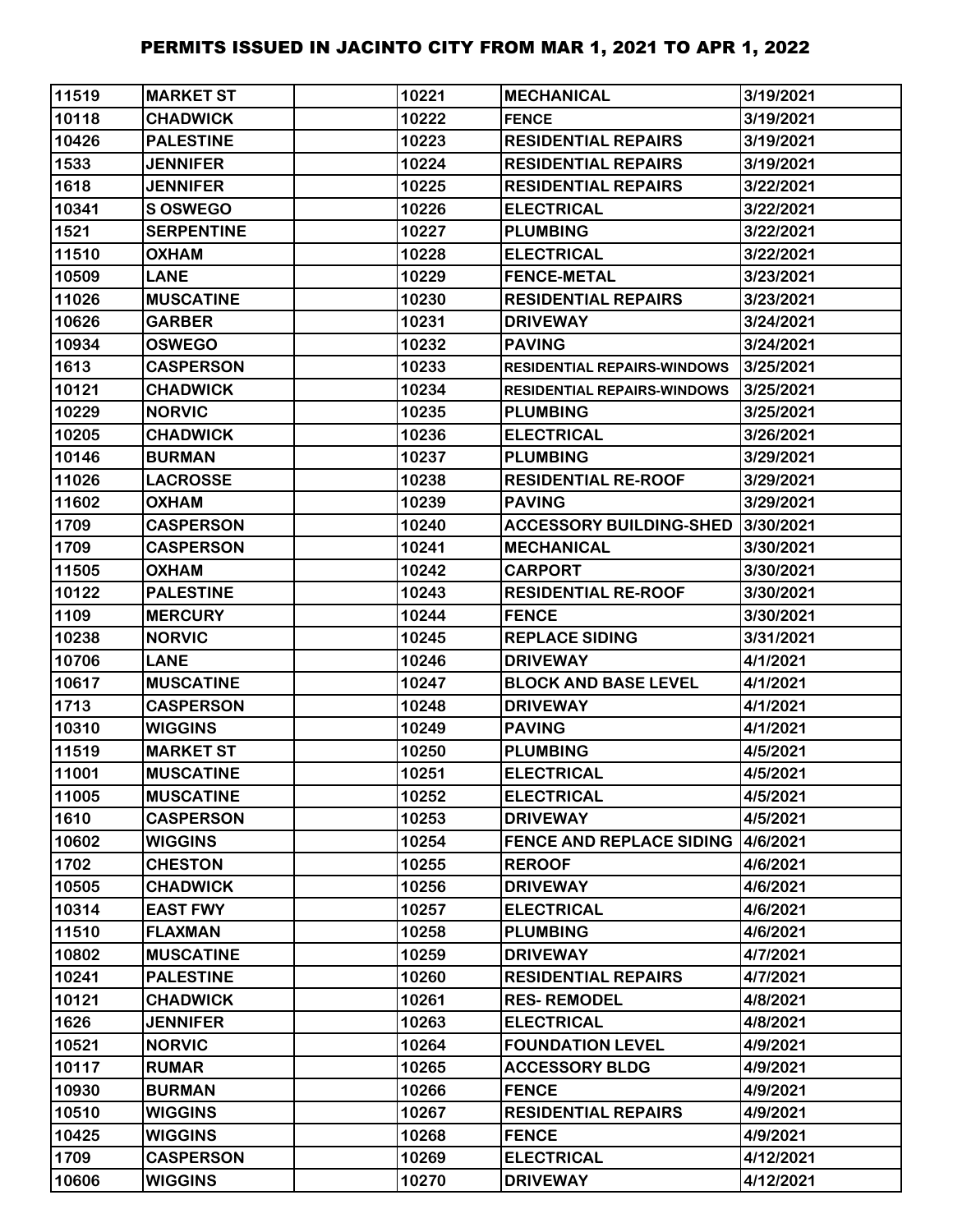| 1702  | <b>JENNIFER</b>  |                   | 10271 | <b>PLUMBING</b>                    | 4/12/2021 |
|-------|------------------|-------------------|-------|------------------------------------|-----------|
| 10405 | <b>MUSCATINE</b> |                   | 10272 | <b>WOOD FENCE</b>                  | 4/12/2021 |
| 10629 | <b>FLAXMAN</b>   |                   | 10273 | <b>SHED REPAIRS</b>                | 4/12/2021 |
| 10205 | <b>PILLOT</b>    |                   | 10274 | <b>CHAINLINK &amp; WOOD FENCE</b>  | 4/12/2021 |
| 10138 | <b>PILLOT</b>    |                   | 10275 | <b>DRIVEWAY</b>                    | 4/13/2021 |
| 10425 | <b>BURMAN</b>    |                   | 10276 | <b>DRIVEWAY</b>                    | 4/13/2021 |
| 1606  | <b>JENNIFER</b>  |                   | 10277 | <b>REROOF</b>                      | 4/13/2021 |
| 10511 | <b>LACROSSE</b>  |                   | 10278 | <b>COMM. REMODEL</b>               | 4/14/2021 |
| 10511 | <b>LACROSSE</b>  | TB1685-33/3410279 |       | <b>COMM. REMODEL</b>               | 4/14/2021 |
| 10511 | <b>LACROSSE</b>  | TB1685-33/3410280 |       | <b>COMM. REMODEL</b>               | 4/14/2021 |
| 10511 | <b>LACROSSE</b>  | TB272-31/32 10281 |       | <b>COMM. REMODEL</b>               | 4/14/2021 |
| 10511 | <b>LACROSSE</b>  | TB272-31/32 10282 |       | <b>COMM. REMODEL</b>               | 4/14/2021 |
| 10511 | <b>LACROSSE</b>  | TB243-29/30 10283 |       | <b>COMM. REMODEL</b>               | 4/14/2021 |
| 10511 | <b>LACROSSE</b>  | TB243-29/30 10284 |       | <b>COMM. REMODEL</b>               | 4/14/2021 |
| 10511 | <b>LACROSSE</b>  |                   | 10285 | <b>COMM. REMODEL</b>               | 4/14/2021 |
| 10511 | <b>LACROSSE</b>  | 27/28             | 10286 | <b>COMM. REMODEL</b>               | 4/14/2021 |
| 10511 | <b>LACROSSE</b>  | TB900-26          | 10287 | <b>COMM. REMODEL</b>               | 4/14/2021 |
| 10511 | <b>LACROSSE</b>  | TB900-26          | 10288 | <b>COMM. REMODEL</b>               | 4/14/2021 |
| 10511 | <b>LACROSSE</b>  | TB2457-39/4010289 |       | <b>COMM. REMODEL</b>               | 4/14/2021 |
| 10918 | <b>VERANO</b>    |                   | 10290 | <b>REROOF</b>                      | 4/15/2021 |
| 10905 | <b>VERANO</b>    |                   | 10291 | <b>METAL CARPORT</b>               | 4/15/2021 |
| 11515 | <b>MARKET</b>    |                   | 10292 | <b>MECHANICAL</b>                  | 4/15/2021 |
| 1610  | <b>BURMAN</b>    |                   | 10293 | <b>RES.REPAIRS</b>                 | 4/15/2021 |
| 1317  | <b>BELIN</b>     |                   | 10294 | <b>INGROUND POOL</b>               | 4/16/2021 |
| 10201 | <b>FLAXMAN</b>   |                   | 10295 | <b>WOOD-FENCE</b>                  | 4/16/2021 |
| 10714 | <b>PILLOT</b>    |                   | 10296 | <b>WOOD FENCE</b>                  | 4/16/2021 |
| 10118 | <b>WIGGINS</b>   |                   | 10297 | <b>RES.REPAIRS</b>                 | 4/19/2021 |
| 10213 | <b>NORVIC</b>    |                   | 10298 | <b>PLUMBING</b>                    | 4/19/2021 |
| 1335  | <b>HORATIO</b>   |                   | 10299 | <b>DEMO.SHED</b>                   | 4/19/2021 |
| 1734  | <b>BELIN</b>     |                   | 10300 | <b>DRIVEWAY</b>                    | 4/20/2021 |
| 1717  | <b>JENNIFER</b>  |                   | 10302 | PATIO, ROOF DECK STRUCTU 4/20/2021 |           |
| 1506  | <b>CHESTON</b>   |                   | 10303 | <b>PLUMBING</b>                    | 4/21/2021 |
| 10146 | <b>BURMAN</b>    |                   | 10304 | <b>MECHANICAL</b>                  | 4/21/2021 |
| 10202 | <b>PALESTINE</b> |                   | 10305 | <b>FENCE</b>                       | 4/21/2021 |
| 10330 | <b>MUNN</b>      |                   | 10306 | <b>RESIDENTIAL RE-ROOF</b>         | 4/21/2021 |
| 10409 | <b>BURMAN</b>    |                   | 10307 | <b>PLUMBING</b>                    | 4/22/2021 |
| 11502 | <b>CELTIS</b>    |                   | 10308 | <b>DRIVEWAY</b>                    | 4/23/2021 |
| 1526  | <b>BELIN</b>     |                   | 10309 | <b>DRIVEWAY</b>                    | 4/23/2021 |
| 10146 | <b>BURMAN</b>    |                   | 10310 | <b>ELECTRICAL</b>                  | 4/23/2021 |
| 1702  | <b>JENNIFER</b>  |                   | 10311 | <b>MECHANICAL</b>                  | 4/23/2021 |
| 10441 | N OSWEGO         |                   | 10312 | <b>REPLACE SIDING &amp; TRIM</b>   | 4/23/2021 |
| 11020 | <b>BURMAN</b>    |                   | 10313 | <b>PLUMBING</b>                    | 4/27/2021 |
| 10122 | <b>BURMAN</b>    |                   | 10315 | <b>RESIDENTIAL RE-ROOF</b>         | 4/27/2021 |
| 921   | <b>AKRON</b>     |                   | 10316 | <b>RIGHT OF WAY</b>                | 4/27/2021 |
| 11519 | <b>MARKET ST</b> |                   | 10317 | <b>RIGHT OF WAY</b>                | 4/27/2021 |
| 10401 | <b>MUNN</b>      |                   | 10318 | <b>RESIDENTIAL RE-ROOF</b>         | 4/27/2021 |
| 11519 | <b>MARKET ST</b> |                   | 10319 | <b>PLUMBING</b>                    | 4/29/2021 |
| 10409 | <b>BURMAN</b>    |                   | 10320 | <b>DEMOLITION</b>                  | 4/29/2021 |
| 931   | <b>MERCURY</b>   |                   | 10321 | <b>COMMERCIAL REMODEL</b>          | 5/3/2021  |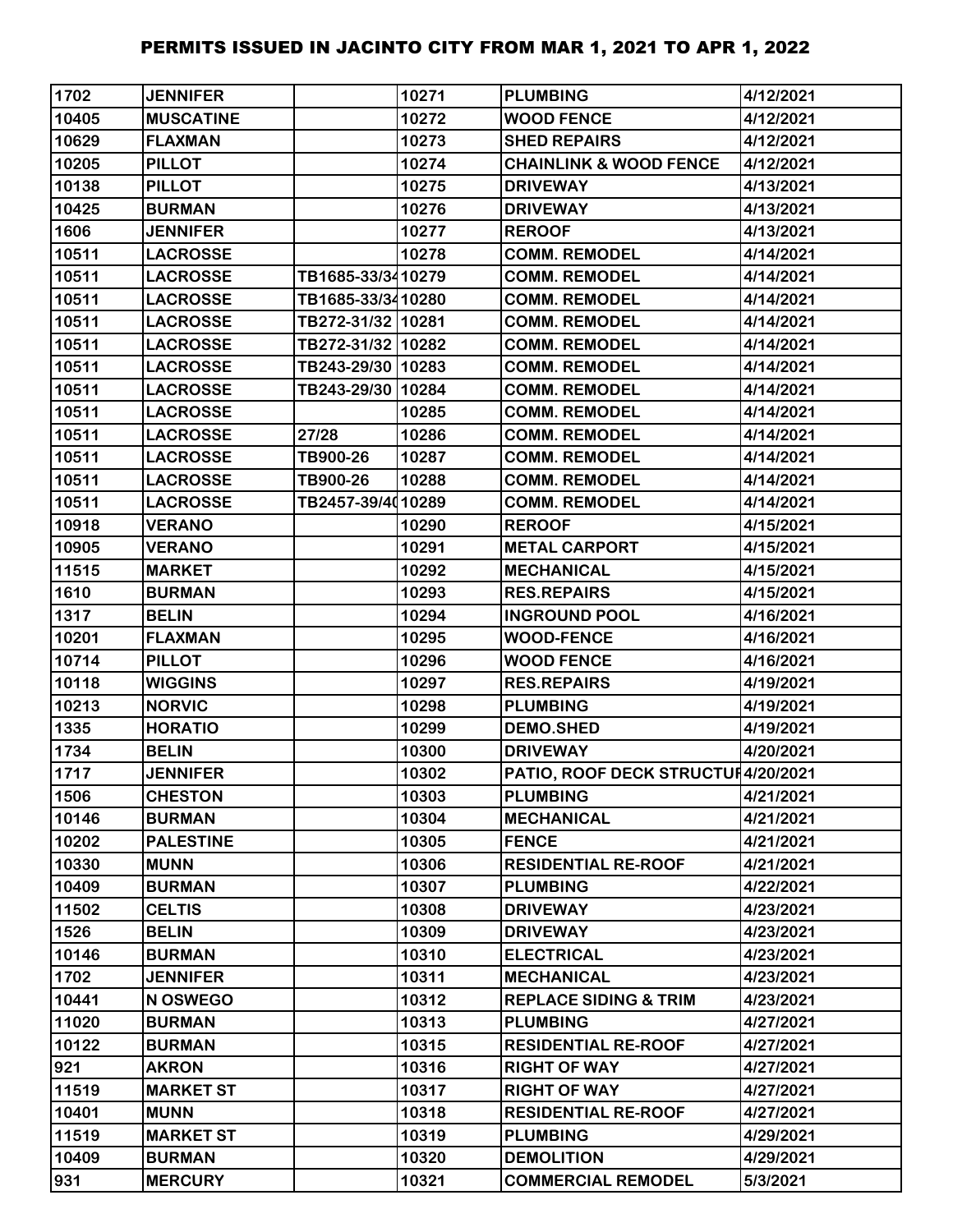| 11602 | <b>SEAGRAM</b>    | 10322 | RES.REP.(ROOF & B.PORCH FF 5/3/2021      |           |
|-------|-------------------|-------|------------------------------------------|-----------|
| 11505 | <b>OXHAM</b>      | 10323 | <b>DRIVEWAY, PAVING &amp; GATE</b>       | 5/3/2021  |
| 10237 | <b>MARKET</b>     | 10324 | <b>PLUMBING</b>                          | 5/4/2021  |
| 1625  | <b>JENNIFER</b>   | 10325 | <b>PLUMBING</b>                          | 5/4/2021  |
| 1506  | <b>CHESTON</b>    | 10326 | <b>MECHANICAL</b>                        | 5/4/2021  |
| 10529 | <b>LACROSSE</b>   | 10327 | <b>ELECTRICAL</b>                        | 5/4/2021  |
| 1434  | <b>HORATIO</b>    | 10328 | <b>PLUMBING</b>                          | 5/4/2021  |
| 10425 | <b>CHADWICK</b>   | 10329 | <b>DRIVEWAY</b>                          | 5/4/2021  |
| 10606 | <b>WIGGINS</b>    | 10330 | <b>FENCE</b>                             | 5/4/2021  |
| 10938 | <b>LACROSSE</b>   | 10331 | <b>RESIDENTIAL - REMODEL</b>             | 5/5/2021  |
| 10638 | <b>FAIRFAX</b>    | 10332 | <b>FENCE-WOOD</b>                        | 5/5/2021  |
| 10702 | <b>NORVIC</b>     | 10333 | <b>REROOF</b>                            | 5/6/2021  |
| 10201 | <b>PALESTINE</b>  | 10334 | <b>RESIDENTIAL REPAIRS</b>               | 5/6/2021  |
| 10706 | <b>FLAXMAN</b>    | 10335 | <b>PAVING</b>                            | 5/6/2021  |
| 11030 | <b>VERANO</b>     | 10336 | <b>RESIDENTIAL RE-ROOF</b>               | 5/6/2021  |
| 10505 | <b>PALESTINE</b>  | 10337 | <b>FENCE &amp; GATE</b>                  | 5/6/2021  |
| 10319 | <b>PALESTINE</b>  | 10338 | COM REMODEL-REROOF & PAINT 5/7/2021      |           |
| 1426  | <b>HORATIO</b>    | 10339 | <b>DEMOLITION-SHED</b>                   | 5/7/2021  |
| 10534 | <b>PALESTINE</b>  | 10340 | <b>FENCE-GATE</b>                        | 5/7/2021  |
| 10610 | <b>BURMAN</b>     | 10341 | RES. ADDITION(BEDROOM-ON SL 5/11/2021    |           |
| 1506  | <b>CHESTON</b>    | 10342 | <b>ELECTRICAL</b>                        | 5/11/2021 |
| 11505 | <b>OGLESBY</b>    | 10343 | <b>ELECTRICAL</b>                        | 5/11/2021 |
| 10714 | <b>GARBER LN</b>  | 10344 | <b>NEW WINDOWS</b>                       | 5/12/2021 |
| 10102 | <b>FAIRFAX</b>    | 10345 | <b>ACCESSORY BUILDING</b>                | 5/12/2021 |
| 10434 | <b>PILLOT</b>     | 10346 | <b>ELECTRICAL</b>                        | 5/13/2021 |
| 10918 | <b>FLAXMAN</b>    | 10347 | <b>4FT TALL PICKET FENCE</b>             | 5/13/2021 |
| 10345 | <b>N LACROSSE</b> | 10348 | <b>RESIDENTIAL RE-ROOF</b>               | 5/13/2021 |
| 10237 | <b>MARKET</b>     | 10349 | <b>MECHANICAL</b>                        | 5/14/2021 |
| 1702  | <b>JENNIFER</b>   | 10350 | <b>DRIVEWAY</b>                          | 5/14/2021 |
| 11518 | <b>CELTIS</b>     | 10351 | <b>PLUMBING</b>                          | 5/14/2021 |
| 10209 | <b>RUMAR</b>      | 10352 | <b>GAZEBO</b>                            | 5/14/2021 |
| 11009 | <b>WIGGINS</b>    | 10353 | <b>PLUMBING</b>                          | 5/17/2021 |
| 10433 | <b>LANE</b>       | 10354 | <b>LEVEL BLOCK &amp; BASE FOUNDATION</b> | 5/17/2021 |
| 10501 | <b>WIGGINS</b>    | 10355 | <b>RESIDENTIAL RE-ROOF</b>               | 5/17/2021 |
| 10824 | <b>INVIERNO</b>   | 10356 | <b>LEVEL BLK &amp; BASE AND ADDITION</b> | 5/17/2021 |
| 10510 | <b>CHADWICK</b>   | 10357 | <b>DRIVEWAY</b>                          | 5/18/2021 |
| 10345 | <b>LANE</b>       | 10358 | <b>RESIDENTIAL ADDITION</b>              | 5/18/2021 |
| 10533 | <b>BURMAN</b>     | 10359 | <b>FENCE &amp; RESIDENTIAL REPAIRS</b>   | 5/18/2021 |
| 11013 | <b>VERANO</b>     | 10360 | LEVEL BLK & BASE AND RE-ROOF             | 5/18/2021 |
| 10909 | <b>OSWEGO</b>     | 10361 | <b>RESIDENTIAL REPAIRS</b>               | 5/18/2021 |
| 1705  | <b>SERPENTINE</b> | 10362 | <b>GENERATOR</b>                         | 5/19/2021 |
| 1705  | <b>SERPENTINE</b> | 10363 | <b>ELECTRICAL</b>                        | 5/19/2021 |
| 1705  | <b>SERPENTINE</b> | 10364 | <b>PLUMBING</b>                          | 5/19/2021 |
| 10225 | <b>MUNN</b>       | 10365 | <b>WOOD FENCE</b>                        | 5/20/2021 |
| 10517 | <b>CHADWICK</b>   | 10366 | <b>RESIDENTIAL RE-ROOF</b>               | 5/19/2021 |
| 1317  | <b>BELIN</b>      | 10367 | <b>PLUMBING</b>                          | 5/20/2021 |
| 11513 | <b>SEAGRAM</b>    | 10368 | <b>ACCESORY BUILDING</b>                 | 5/21/2021 |
| 10337 | <b>PILLOT</b>     | 10369 | <b>PAVING</b>                            | 5/21/2021 |
| 1627  | <b>CHAZEN</b>     | 10370 | <b>RESIDENTIAL RE-ROOF</b>               | 5/21/2021 |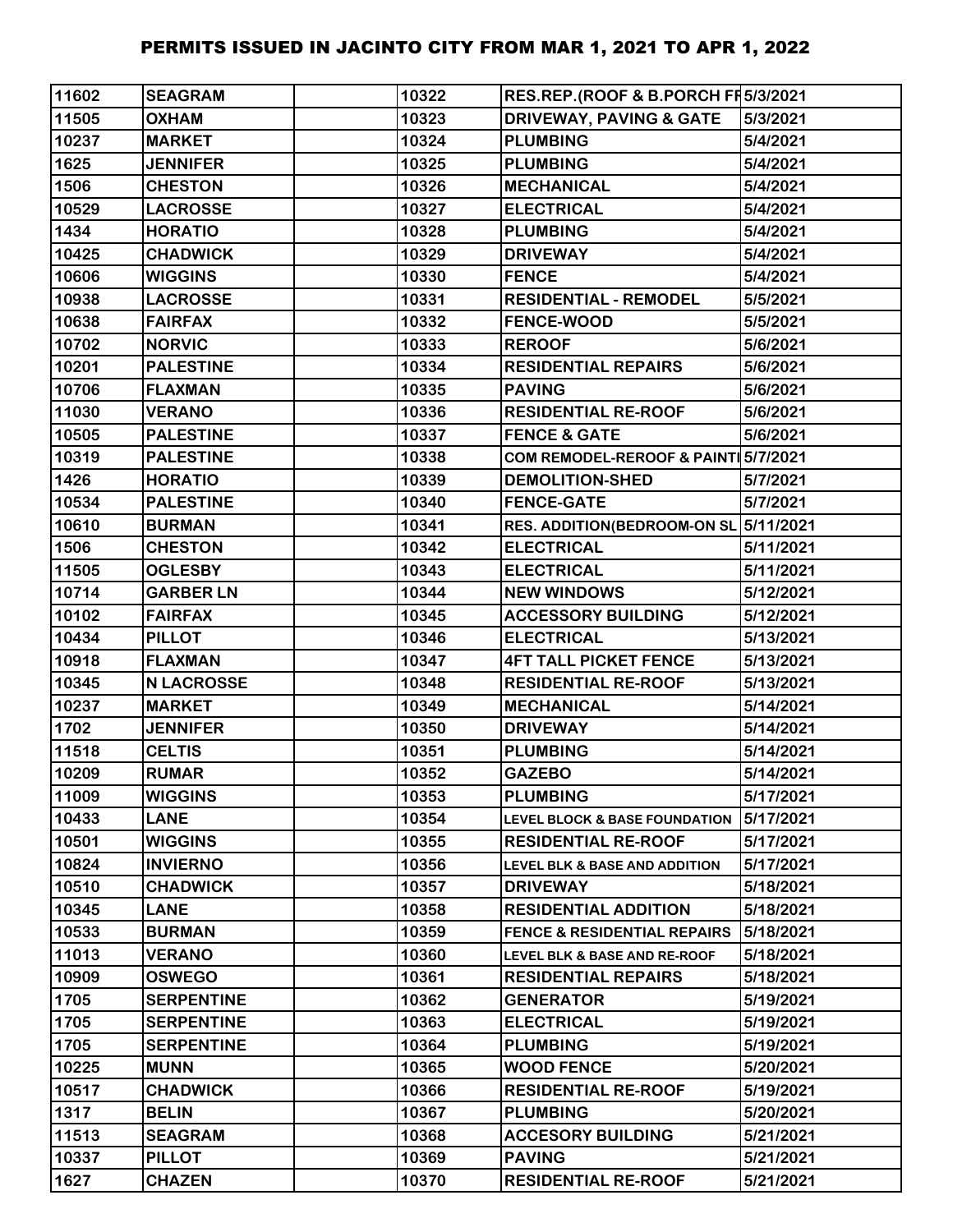| 10510           | <b>FLAXMAN</b>    |   | 10371 | <b>FENCE</b>                      | 5/21/2021 |
|-----------------|-------------------|---|-------|-----------------------------------|-----------|
| 10909           | <b>INVIERNO</b>   |   | 10372 | <b>RESIDENTIAL RE-ROOF</b>        | 6/4/2021  |
| 10727           | <b>MUNN</b>       |   | 10373 | <b>DRIVEWAY</b>                   | 5/25/2021 |
| 10402           | <b>FLAXMAN</b>    |   | 10374 | <b>RES.REP (WINDOWS)</b>          | 5/26/2021 |
| SC <sub>2</sub> | <b>BURMAN</b>     |   | 10375 | <b>ELECTRICAL</b>                 | 5/26/2021 |
| 10117           | <b>LANE</b>       |   | 10376 | <b>RES.REM.(SOLAR PANELS)</b>     | 5/26/2021 |
| 10117           | <b>LANE</b>       |   | 10377 | <b>ELECTRICAL</b>                 | 5/26/2021 |
| 10425           | <b>PILLOT</b>     |   | 10378 | <b>REROOF</b>                     | 5/26/2021 |
| 10346           | <b>MUNN</b>       |   | 10379 | <b>REROOF</b>                     | 5/26/2021 |
| 1022            | <b>AKRON</b>      |   | 10380 | <b>REROOF</b>                     | 5/26/2021 |
| 10922           | <b>LACROSSE</b>   |   | 10381 | <b>DRIVEWAY</b>                   | 5/27/2021 |
| 10713           | <b>FAIRFAX</b>    |   | 10382 | <b>ELECTRICAL</b>                 | 5/28/2021 |
| 1406            | <b>BELIN</b>      |   | 10383 | <b>GENERATOR</b>                  | 5/28/2021 |
| 1406            | <b>BELIN</b>      |   | 10384 | <b>ELECTRICAL</b>                 | 5/28/2021 |
| 1506            | <b>CHESTON</b>    |   | 10385 | <b>DRIVEWAY</b>                   | 5/28/2021 |
| 1701            | <b>CHAZEN</b>     |   | 10386 | PAVING(WALKWAY&PATIO)             | 5/28/2021 |
| 10429           | <b>LANE</b>       |   | 10387 | <b>PLUMBING</b>                   | 5/28/2021 |
| 10702           | <b>BURMAN</b>     |   | 10388 | <b>REPLACE SIDING</b>             | 6/1/2021  |
| 10502           | <b>PILLOT</b>     |   | 10389 | <b>DRIVEWAY</b>                   | 6/1/2021  |
| 1006            | <b>DACUS</b>      |   | 10390 | <b>PLUMBING</b>                   | 6/1/2021  |
| 10638           | <b>FAIRFAX</b>    |   | 10391 | <b>PAVING</b>                     | 6/1/2021  |
| 11419           | <b>MUNN</b>       |   | 10392 | <b>PLUMBING</b>                   | 6/2/2021  |
| 11030           | <b>VERANO</b>     |   | 10393 | <b>PATIO</b>                      | 6/2/2021  |
| 11037           | <b>MARKET</b>     |   | 10394 | <b>ELECTRICAL</b>                 | 6/3/2021  |
| 11618           | <b>SEAGRAM</b>    |   | 10395 | <b>DRIVEWAY</b>                   | 6/3/2021  |
| 11110           | <b>MUSCATINE</b>  |   | 10396 | <b>RESIDENTIAL REPAIRS</b>        | 6/3/2021  |
| 10533           | <b>WIGGINS</b>    |   | 10397 | <b>ELECTRICAL</b>                 | 6/4/2021  |
| 10533           | <b>WIGGINS</b>    |   | 10398 | SOLAR PANEL INSTALLATION 6/4/2021 |           |
| 10426           | <b>PALESTINE</b>  |   | 10399 | <b>GRADE/FILL DIRT</b>            | 6/4/2021  |
| 10213           | <b>BURMAN</b>     |   | 10400 | <b>ELECTRICAL</b>                 | 6/7/2021  |
| 11510           | <b>OXHAM</b>      |   | 10401 | <b>MECHANICAL</b>                 | 6/7/2021  |
| 1501            | <b>MERCURY</b>    |   | 10402 | <b>ELECTRICAL</b>                 | 6/7/2021  |
| 1006            | <b>DACUS</b>      |   | 10403 | <b>DEMOLITION-HOUSE</b>           | 6/8/2021  |
| 931             | <b>MERCURY</b>    | B | 10404 | <b>ELECTRICAL</b>                 | 6/9/2021  |
| 931             | <b>MERCURY</b>    | A | 10405 | ELECTRICAL #4124                  | 6/9/2021  |
| 10434           | <b>BURMAN</b>     |   | 10406 | <b>MECHANICAL</b>                 | 6/9/2021  |
| 10237           | <b>MARKET</b>     |   | 10407 | PLUMBING 4" FIRE LINE             | 6/9/2021  |
| 10309           | <b>PILLOT</b>     |   | 10408 | <b>PLUMBING</b>                   | 6/9/2021  |
| 10121           | <b>CHADWICK</b>   |   | 10409 | <b>ELECTRICAL</b>                 | 6/9/2021  |
| 10245           | <b>MUNN</b>       |   | 10410 | <b>DRIVEWAY</b>                   | 6/9/2021  |
| 1729            | <b>JENNIFER</b>   |   | 10411 | <b>REROOF AND REPAIR FENCE</b>    | 6/10/2021 |
| 10804           | <b>MUNN</b>       |   | 10412 | <b>ELECTRICAL</b>                 | 6/10/2021 |
| 1704            | <b>HOLLAND#1</b>  |   | 10413 | <b>GAS TEST</b>                   | 6/10/2021 |
| 10402           | <b>SLACROSSE</b>  |   | 10414 | <b>REROOF</b>                     | 6/10/2021 |
| 10329           | <b>NORVIC</b>     |   | 10415 | <b>PLUMBING</b>                   | 6/10/2021 |
| 10117           | <b>LANE</b>       |   | 10416 | <b>DRIVEWAY</b>                   | 6/10/2021 |
| 10334           | <b>N LACROSSE</b> |   | 10417 | <b>RESIDENTIAL REPAIRS</b>        | 6/10/2021 |
| 11211           | <b>MUNN</b>       |   | 10418 | <b>PAVING CRUSHED ASPHALT</b>     | 6/11/2021 |
| 10222           | <b>WIGGINS</b>    |   | 10419 | <b>RESIDENTIAL RE-ROOF</b>        | 6/14/2021 |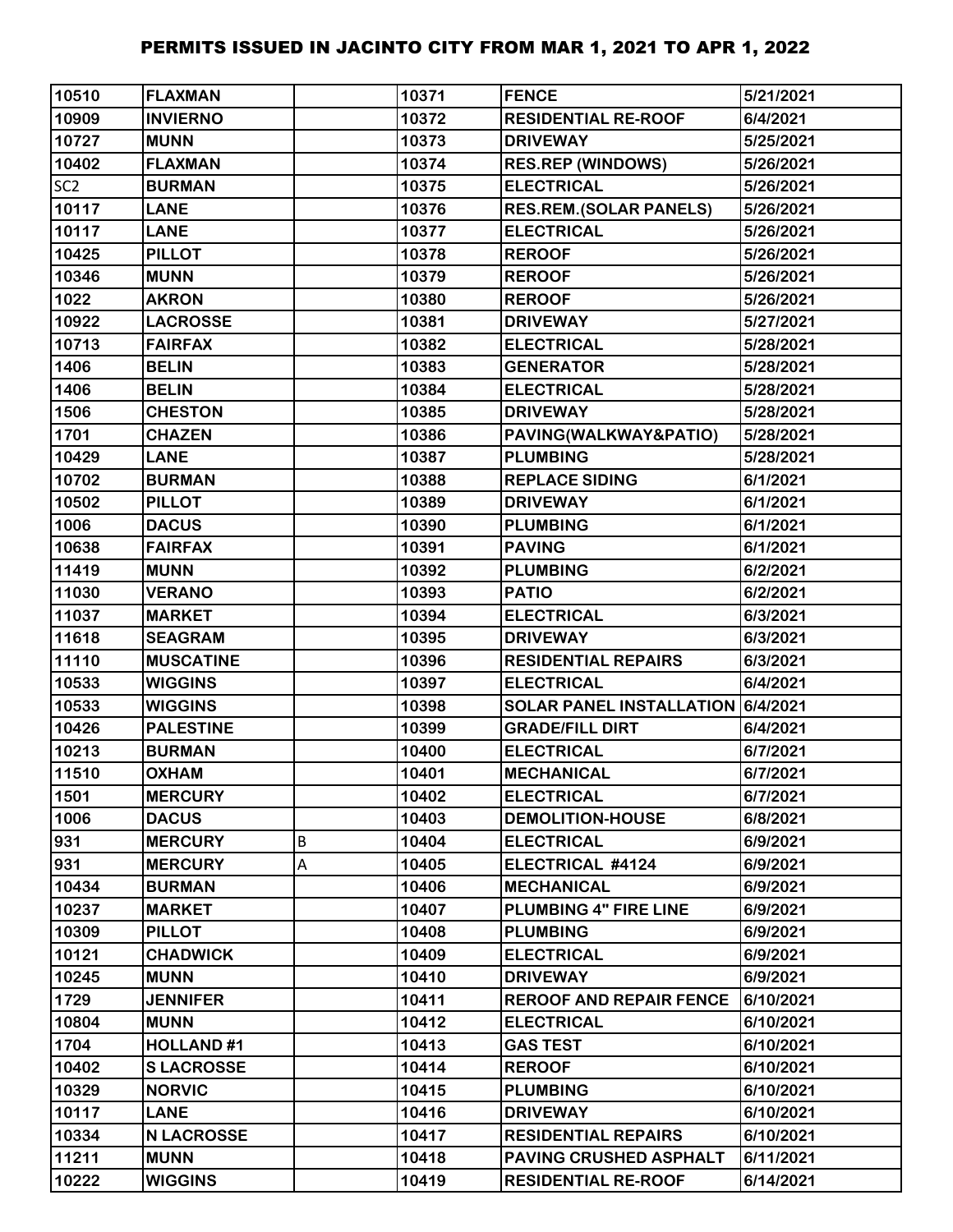| 1522  | <b>CHESTON</b>      |             | 10420 | <b>RESIDENTIAL RE-ROOF</b>                   | 6/14/2021 |
|-------|---------------------|-------------|-------|----------------------------------------------|-----------|
| 1501  | <b>SERPENTINE</b>   |             | 10421 | <b>RESIDENTIAL RE-ROOF</b>                   | 6/15/2021 |
| 10301 | <b>FAIRFAX</b>      |             | 10422 | <b>RESIDENTIAL RE-ROOF</b>                   | 6/15/2021 |
| 1406  | <b>BELIN</b>        |             | 10423 | <b>PLUMBING</b>                              | 6/16/2021 |
| 10511 | <b>LACROSSE</b>     | 239         | 10424 | <b>ELECTRICAL</b>                            | 6/16/2021 |
| 10511 | <b>LACROSSE</b>     | 240         | 10425 | <b>ELECTRICAL</b>                            | 6/16/2021 |
| 10511 | <b>LACROSSE</b>     | 228         | 10426 | <b>ELECTRICAL</b>                            | 6/16/2021 |
| 10511 | <b>LACROSSE</b>     |             | 10427 | <b>ELECTRICAL</b>                            | 6/16/2021 |
| 11121 | <b>MARKET D</b>     |             | 10428 | <b>COMMERCIAL RE-ROOF</b>                    | 6/16/2021 |
| 10337 | <b>BURMAN</b>       |             | 10429 | <b>FENCE</b>                                 | 6/16/2021 |
| 10201 | <b>PALESTINE</b>    |             | 10430 | <b>ELECTRICAL</b>                            | 6/17/2021 |
| 10611 | <b>PALESTINE</b>    |             | 10431 | PARTIAL DEMOLITION BACK BLD 6/17/2021        |           |
| 10326 | <b>PALESTINE</b>    | B           | 10432 | <b>ELECTRICAL</b>                            | 6/17/2021 |
| 10209 | <b>RUMAR</b>        |             | 10433 | <b>WOOD SHED</b>                             | 6/18/2021 |
| 10102 | <b>NORVIC</b>       |             | 10434 | <b>RES.RE-ROOF</b>                           | 6/21/2021 |
| 10206 | <b>FLAXMAN</b>      |             | 10435 | <b>WOOD FENCE</b>                            | 6/21/2021 |
| 1611  | <b>JENNIFER</b>     |             | 10436 | <b>FENCE</b>                                 | 6/21/2021 |
| 1418  | <b>JENNIFER</b>     |             | 10437 | <b>PLB</b>                                   | 6/23/2021 |
| 10309 | <b>PILLOT</b>       |             | 10438 | <b>ELEC</b>                                  | 6/23/2021 |
| 10610 | <b>BURMAN</b>       |             | 10439 | <b>PLB</b>                                   | 6/24/2021 |
| 10613 | <b>FAIRFAX</b>      |             | 10440 | <b>LEVEL-BLK &amp; BASE</b>                  | 6/25/2021 |
| 1418  | <b>HORATIO</b>      |             | 10441 | <b>DRIVEWAY &amp; METAL CARPORT6/25/2021</b> |           |
| 10606 | <b>PILLOT</b>       |             | 10443 | <b>PAVING</b>                                | 6/25/2021 |
| 10630 | <b>FLAXMAN</b>      |             | 10444 | <b>PLB</b>                                   | 6/25/2021 |
| 1113  | <b>SIESTA</b>       |             | 10445 | <b>PLB</b>                                   | 6/25/2021 |
| 10438 | <b>MUSCATINE</b>    |             | 10446 | <b>PAVING</b>                                | 6/25/2021 |
| 10145 | <b>MUNN</b>         |             | 10447 | <b>WOOD FENCE</b>                            | 6/25/2021 |
| 10217 | <b>PILLOT</b>       |             | 10448 | <b>WOOD FENCE</b>                            | 6/25/2021 |
| 10430 | <b>MUSCATINE</b>    |             | 10449 | <b>MECHANICAL</b>                            | 6/25/2021 |
| 10617 | <b>FLAXMAN</b>      |             | 10450 | <b>RESIDENTIAL RE-ROOF</b>                   | 6/28/2021 |
| 9990  | <b>EAST FWY</b>     |             | 10451 | STORM DAMAGE DEMOLITION 6/29/2021            |           |
| 11030 | <b>VERANO</b>       |             | 10452 | <b>CARPORT</b>                               | 6/29/2021 |
| 10910 | <b>MUNN</b>         |             | 10453 | <b>ELECTRICAL</b>                            | 6/30/2021 |
| 10618 | <b>PILLOT</b>       |             | 10454 | <b>PAVING</b>                                | 7/1/2021  |
| 10506 | <b>WIGGINS</b>      |             | 10455 | PORCH AND RES. RE-ROOF                       | 7/1/2021  |
| 10134 | <b>PILLOT</b>       |             | 10456 | <b>FENCE</b>                                 | 7/1/2021  |
| 1722  | <b>CHAZEN</b>       |             | 10457 | <b>REPAIR PORCH &amp; SHED</b>               | 7/1/2021  |
| 10309 | <b>PILLOT</b>       |             | 10458 | <b>DEMOLITION OF GARAGE</b>                  | 7/1/2021  |
| 10138 | <b>MUSCATINE</b>    |             | 10459 | <b>ELECTRICAL</b>                            | 7/2/2021  |
| 10911 | <b>MUNN</b>         |             | 10460 | <b>CARPORT</b>                               | 7/2/2021  |
| 10417 | N OSWEGO            |             | 10461 | <b>FENCE</b>                                 | 7/2/2021  |
| 10625 | <b>NORVIC</b>       |             | 10462 | <b>RESIDENTIAL REPAIRS</b>                   | 7/6/2021  |
| 10625 | <b>NORVIC</b>       |             | 10463 | <b>PLUMBING</b>                              | 7/6/2021  |
| 10314 | <b>FLAXMAN</b>      |             | 10464 | <b>RESIDENTIAL RE-ROOF</b>                   | 7/6/2021  |
| 9990  | <b>EAST FREEWAY</b> | $\mathbf C$ | 10465 | <b>ELECTRICAL</b>                            | 7/7/2021  |
| 9701  | <b>MARKET</b>       |             | 10466 | <b>ELECTRICAL</b>                            | 7/7/2021  |
| 10521 | <b>WIGGINS</b>      |             | 10467 | <b>REPLACE SIDING AND WINDOV 7/7/2021</b>    |           |
| 10129 | <b>FAIRFAX</b>      |             | 10468 | <b>RESIDENTIAL RE-ROOF</b>                   | 7/7/2021  |
| 10414 | <b>FLAXMAN</b>      |             | 10469 | <b>RESIDENTIAL RE-ROOF</b>                   | 7/7/2021  |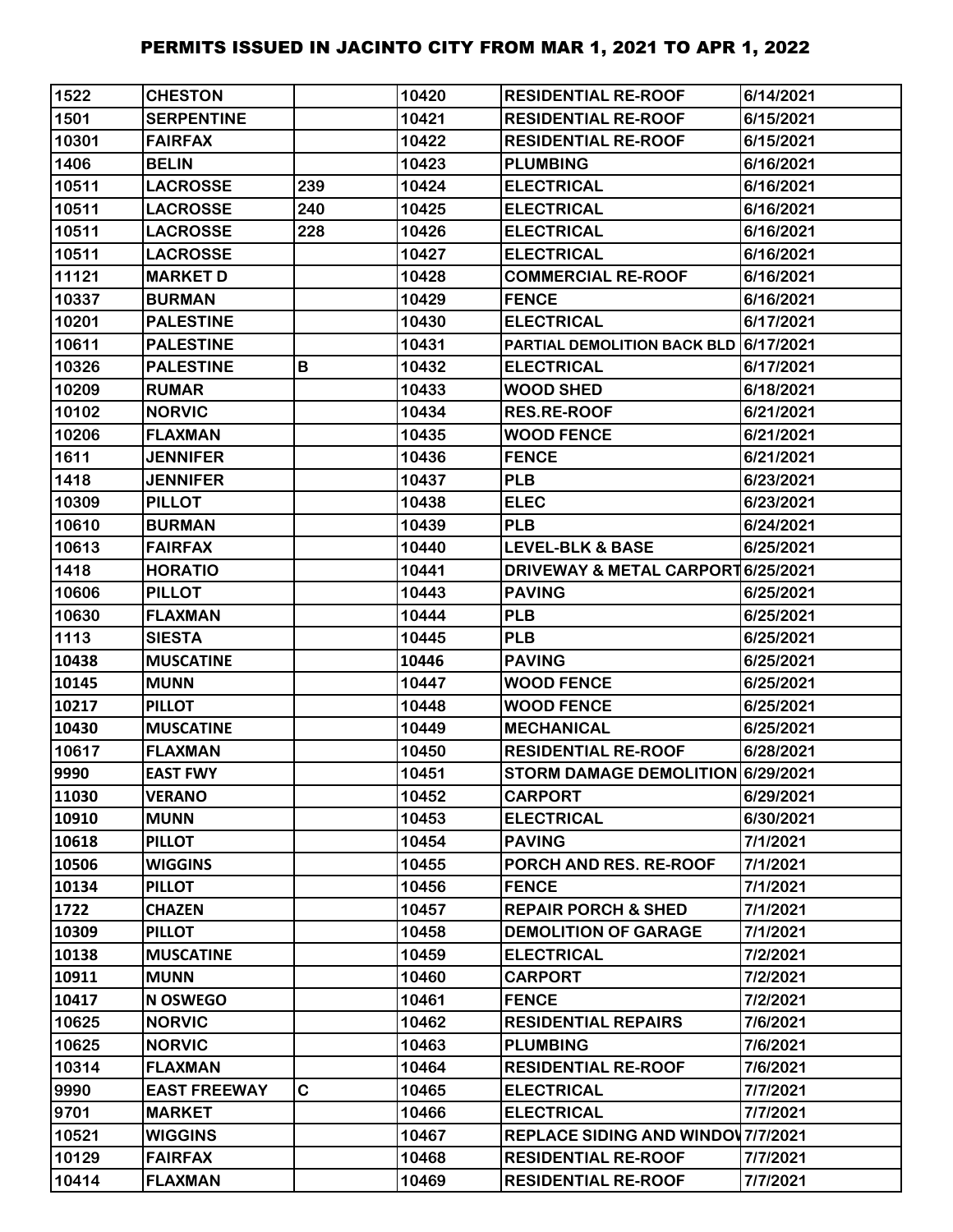| 10414 | <b>SLACROSSE</b>  |   | 10470 | <b>RESIDENTIAL ADDITION &amp; POR7/7/2021</b> |           |
|-------|-------------------|---|-------|-----------------------------------------------|-----------|
| 10733 | <b>BURMAN</b>     |   | 10471 | <b>PAVING</b>                                 | 7/8/2021  |
| 9990  | <b>EAST FWY</b>   | B | 10472 | <b>PLUMBING</b>                               | 7/8/2021  |
| 1317  | <b>SERPENTINE</b> |   | 10473 | <b>RESIDENTIAL RE-ROOF</b>                    | 7/9/2021  |
| 10430 | <b>MUSCATINE</b>  |   | 10474 | <b>ELECTRICAL</b>                             | 7/9/2021  |
| 10430 | <b>PALESTINE</b>  |   | 10475 | <b>BRICK SIDING</b>                           | 7/9/2021  |
| 9990  | <b>EAST FWY</b>   |   | 10476 | <b>COMMERCIAL REMODEL</b>                     | 7/12/2021 |
| 10613 | <b>MUSCATINE</b>  |   | 10477 | <b>ELECTRICAL</b>                             | 7/12/2021 |
| 10309 | <b>PILLOT</b>     |   | 10478 | <b>FENCE</b>                                  | 7/12/2021 |
| 10941 | <b>VERANO</b>     |   | 10479 | <b>REROOF</b>                                 | 7/13/2021 |
| 11618 | <b>SEAGRAM</b>    |   | 10480 | <b>RESIDENTIAL REPAIRS</b>                    | 7/13/2021 |
| 918   | <b>MERCURY</b>    | 1 | 10481 | <b>COMMERCIAL REMODEL</b>                     | 7/13/2021 |
| 1702  | <b>BELIN</b>      |   | 10482 | <b>RESIDENTIAL ADDITION</b>                   | 7/13/2021 |
| 10129 | <b>CHADWICK</b>   |   | 10483 | <b>RESIDENTIAL RE-ROOF</b>                    | 7/14/2021 |
| 1705  | <b>SERPENTINE</b> |   | 10484 | <b>PLUMBING</b>                               | 7/14/2021 |
| 10341 | <b>PALESTINE</b>  |   | 10485 | 2 WALL SIGNS & ONE POLE SI07/14/2021          |           |
| 10341 | <b>PALESTINE</b>  |   | 10486 | <b>ELECTRICAL FOR SIGNS</b>                   | 7/14/2021 |
| 11406 | <b>MUNN</b>       |   | 10487 | <b>PAVING (IN BACK)</b>                       | 7/15/2021 |
| 10421 | <b>LANE</b>       |   | 10488 | <b>PLUMBING</b>                               | 7/16/2021 |
| 918   | <b>MERCURY</b>    | 1 | 10489 | <b>ELECTRICAL</b>                             | 7/16/2021 |
| 1602  | <b>CASPERSON</b>  |   | 10490 | <b>RESIDENTIAL RE-ROOF</b>                    | 7/16/2021 |
| 10517 | <b>WIGGINS</b>    |   | 10491 | <b>RESIDENTIAL REPAIRS</b>                    | 7/16/2021 |
| 10517 | <b>WIGGINS</b>    |   | 10492 | <b>ELECTRICAL</b>                             | 7/16/2021 |
| 10345 | <b>LANE</b>       |   | 10493 | <b>ELECTRICAL</b>                             | 7/19/2021 |
| 10533 | <b>WIGGINS</b>    |   | 10494 | <b>2 DRIVEWAYS</b>                            | 7/20/2021 |
| 1101  | <b>HOLLAND</b>    | B | 10495 | <b>ELECTRICAL</b>                             | 7/20/2021 |
| 10117 | <b>RUMAR</b>      |   | 10496 | <b>RESIDENTIAL RE-ROOF</b>                    | 7/20/2021 |
| 10345 | <b>LAND</b>       |   | 10497 | <b>PLUMBING</b>                               | 7/20/2021 |
| 10114 | <b>CHADWICK</b>   |   | 10498 | <b>ELECTRICAL</b>                             | 7/21/2021 |
| 10241 | <b>FLAXMAN</b>    |   | 10499 | <b>FENCE</b>                                  | 7/21/2021 |
| 10337 | <b>PILLOT</b>     |   | 10500 | <b>GARAGE ADDIITION</b>                       | 7/21/2021 |
| 11502 | <b>TILLIA</b>     |   | 10501 | <b>PLUMBING</b>                               | 7/21/2021 |
| 10521 | <b>WIGGINS</b>    |   | 10502 | <b>RESIDENTIAL RE-ROOF</b>                    | 7/21/2021 |
| 1626  | <b>JENNIFER</b>   |   | 10503 | <b>RESIDENTIAL REPAIRS</b>                    | 7/21/2021 |
| 11009 | <b>MUSCATINE</b>  |   | 10504 | <b>FENCE</b>                                  | 7/22/2021 |
| 10309 | <b>PILLOT</b>     |   | 10505 | <b>CARPORT</b>                                | 7/23/2021 |
| 1613  | <b>MERCURY</b>    |   | 10506 | <b>NEW COMMERCIAL BUILDING 17/26/2021</b>     |           |
| 1725  | <b>HOLLAND</b>    |   | 10507 | <b>GRADE/FILL DIRT</b>                        | 7/26/2021 |
| 11005 | <b>MUSCATINE</b>  |   | 10508 | <b>FENCE</b>                                  | 7/26/2021 |
| 10417 | N OSWEGO          |   | 10509 | <b>6 FT WOODEN GATE</b>                       | 7/27/2021 |
| 11009 | <b>LACROSSE</b>   |   | 10510 | <b>RES. FOUNDATION REPAIR</b>                 | 7/28/2021 |
| 11017 | <b>LACROSSE</b>   |   | 10511 | RESIDENTIAL FOUNDATION RE7/28/2021            |           |
| 10506 | <b>PILLOT</b>     |   | 10512 | <b>METAL CARPORT</b>                          | 7/28/2021 |
| 10217 | <b>FLAXMAN</b>    |   | 10513 | <b>ACCESSORY BUILDING</b>                     | 7/29/2021 |
| 10518 | <b>WIGGINS</b>    |   | 10514 | <b>DRIVEWAY</b>                               | 7/29/2021 |
| 10414 | <b>SLACROSSE</b>  |   | 10515 | <b>ELECTRICAL</b>                             | 7/29/2021 |
| 1406  | <b>SERPENTINE</b> |   | 10516 | <b>RESIDENTIAL RE-ROOF</b>                    | 7/30/2021 |
| 10406 | <b>MUNN</b>       |   | 10517 | <b>RESIDENTIAL RE-ROOF</b>                    | 8/2/2021  |
| 10313 | <b>WIGGINS</b>    |   | 10518 | <b>PLUMBING</b>                               | 8/3/2021  |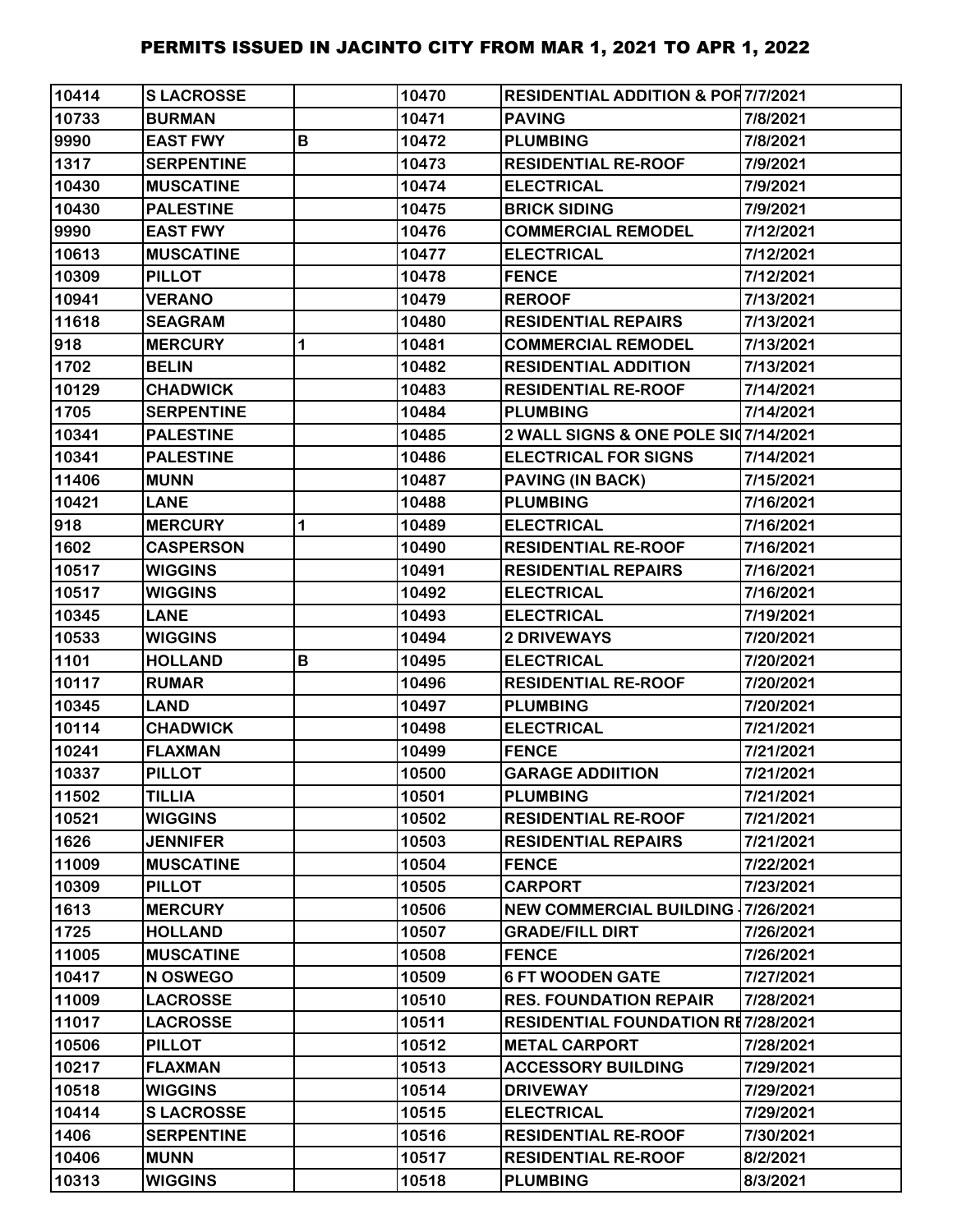| 1721  | <b>CHESTON</b>    |     | 10519  | <b>GATE</b>                        | 8/3/2021  |
|-------|-------------------|-----|--------|------------------------------------|-----------|
| 1401  | <b>SERPENTINE</b> |     | 10520  | <b>FENCE</b>                       | 8/3/2021  |
| 1109  | <b>MERCURY</b>    |     | 10521  | <b>WOOD FENCE</b>                  | 8/3/2021  |
| 1106  | <b>DACUS</b>      |     | 10522  | <b>FENCE</b>                       | 8/3/2021  |
| 1407  | <b>HORATIO</b>    |     | 10523  | <b>RESIDENTIAL REPAIRS</b>         | 8/5/2021  |
| 11519 | <b>MARKET ST</b>  |     | 10524  | PLB- UNDERGROUND 6"FIRE LINE       | 8/4/2021  |
| 10827 | <b>FLAXMAN</b>    |     | 10525  | <b>MECHANICAL</b>                  | 8/6/2021  |
| 10934 | <b>LACROSSE</b>   |     | 10526  | <b>PLUMBING</b>                    | 8/6/2021  |
| 11109 | <b>VERANO</b>     |     | 10527  | <b>PLUMBING</b>                    | 8/9/2021  |
| 11505 | <b>OGLESBY</b>    |     | 10528  | <b>ELECTRICAL</b>                  | 8/10/2021 |
| 10705 | <b>MUSCATINE</b>  |     | 10529  | <b>CARPORT-METAL</b>               | 8/10/2021 |
| 10825 | <b>MUSCATINE</b>  |     | 10530  | <b>REPLACE SIDING</b>              | 8/10/2021 |
| 935   | <b>MERCURY</b>    |     | 10531  | <b>DOUBLE SIDED SIGN</b>           | 8/10/2021 |
| 935   | <b>MERCURY</b>    |     | 10532  | <b>ELECTRICAL</b>                  | 8/10/2021 |
| 10249 | <b>BURMAN</b>     |     | 10533  | <b>PAVING</b>                      | 8/10/2021 |
| 10506 | <b>CHADWICK</b>   |     | 10534  | <b>DRIVEWAY</b>                    | 8/10/2021 |
| 10530 | <b>PALESTINE</b>  |     | 10535  | <b>RESIDENTIAL - REMODEL</b>       | 8/11/2021 |
| 11410 | <b>EAST FWY</b>   | 150 | 10536  | <b>WALL SIGN</b>                   | 8/11/2021 |
| 11410 | <b>EAST FWY</b>   | 150 | 10537  | <b>ELECTRICAL</b>                  | 8/11/2021 |
| 11030 | <b>VERANO</b>     |     | 10538  | <b>DRIVEWAY</b>                    | 8/11/2021 |
| 1622  | <b>CHESTON</b>    |     | 10539  | <b>PLUMBING</b>                    | 8/12/2021 |
| 11022 | <b>FLAXMAN</b>    |     | 10540  | <b>PLUMBING</b>                    | 8/12/2021 |
| 10634 | <b>WIGGINS</b>    |     | 10541  | <b>RESIDENTIAL RE-ROOF</b>         | 8/12/2021 |
| 10249 | <b>WIGGINS</b>    |     | 10542  | <b>RESIDENTIAL RE-ROOF</b>         | 8/12/2021 |
| 10425 | <b>FLAXMAN</b>    |     | 10543  | <b>RESIDENTIAL RE-ROOF</b>         | 8/13/2021 |
| 10509 | <b>LANE</b>       |     | 10544  | <b>CARPORT</b>                     | 8/13/2021 |
| 1306  | <b>SERPENTINE</b> |     | 10545  | <b>RESIDENTIAL RE-ROOF</b>         | 8/16/2021 |
| 10821 | <b>LANE</b>       |     | 10546  | PAVING(ASPHALT OVERLAY-P 8/16/2021 |           |
| 10345 | N OSWEGO          |     | 10547  | <b>ELECTRICAL</b>                  | 8/16/2021 |
| 1106  | <b>DACUS</b>      |     | 10548  | <b>DEMOLITION OF GARAGE</b>        | 8/16/2021 |
| 1722  | <b>CASPERSON</b>  |     | 10549  | <b>REROOF</b>                      | 8/16/2021 |
| 1529  | <b>JENNIFER</b>   |     | 10550  | <b>MECHANICAL</b>                  | 8/17/2021 |
| 11514 | <b>CELTIS</b>     |     | 10551  | <b>DRIVEWAY</b>                    | 8/17/2021 |
| 10629 | <b>BURMAN</b>     |     | 10552  | <b>DRIVEWAY</b>                    | 8/17/2021 |
| 11102 | <b>EAST FWY</b>   | В   | 10552  | <b>ELECTRICAL</b>                  | 2/11/2021 |
| 10101 | <b>PILLOT</b>     |     | 10553  | <b>RESIDENTIAL REPAIRS</b>         | 8/18/2021 |
| 1525  | <b>CHESTON</b>    |     | 10554  | <b>RESIDENTIAL RE-ROOF</b>         | 8/18/2021 |
| 1613  | <b>MERCURY</b>    |     | 10555  | <b>PLUMBING</b>                    | 8/18/2021 |
| 1413  | <b>CHESTON</b>    |     | 10556  | <b>FENCE</b>                       | 8/19/2021 |
| 10731 | <b>MUNN</b>       |     | 10557  | <b>FENCE</b>                       | 8/20/2021 |
| 10727 | <b>MUNN</b>       |     | 10558  | <b>FENCE</b>                       | 8/20/2021 |
| 10901 | <b>MARKET</b>     |     | 10559  | <b>PAVING</b>                      | 8/20/2021 |
| 10705 | <b>BURMAN</b>     |     | 10560  | <b>MECHANICAL</b>                  | 8/20/2021 |
| 10533 | <b>WIGGINS</b>    |     | 10561  | <b>FENCE</b>                       | 8/20/2021 |
| 1407  | <b>HORATIO</b>    |     | 10562  | <b>PAVING</b>                      | 8/23/2021 |
| 1430  | <b>HORATIO</b>    |     | 10563  | <b>CARPORT AND PAVING</b>          | 8/23/2021 |
| 11017 | <b>LACROSSE</b>   |     | 10564  | <b>RESIDENTIAL REPAIRS</b>         | 8/24/2021 |
| 1529  | <b>JENNIFER</b>   |     | 10565  | <b>PLUMBING</b>                    | 8/25/2021 |
| 918   | <b>MERCURY</b>    |     | 110566 | <b>PLUMBING</b>                    | 8/26/2021 |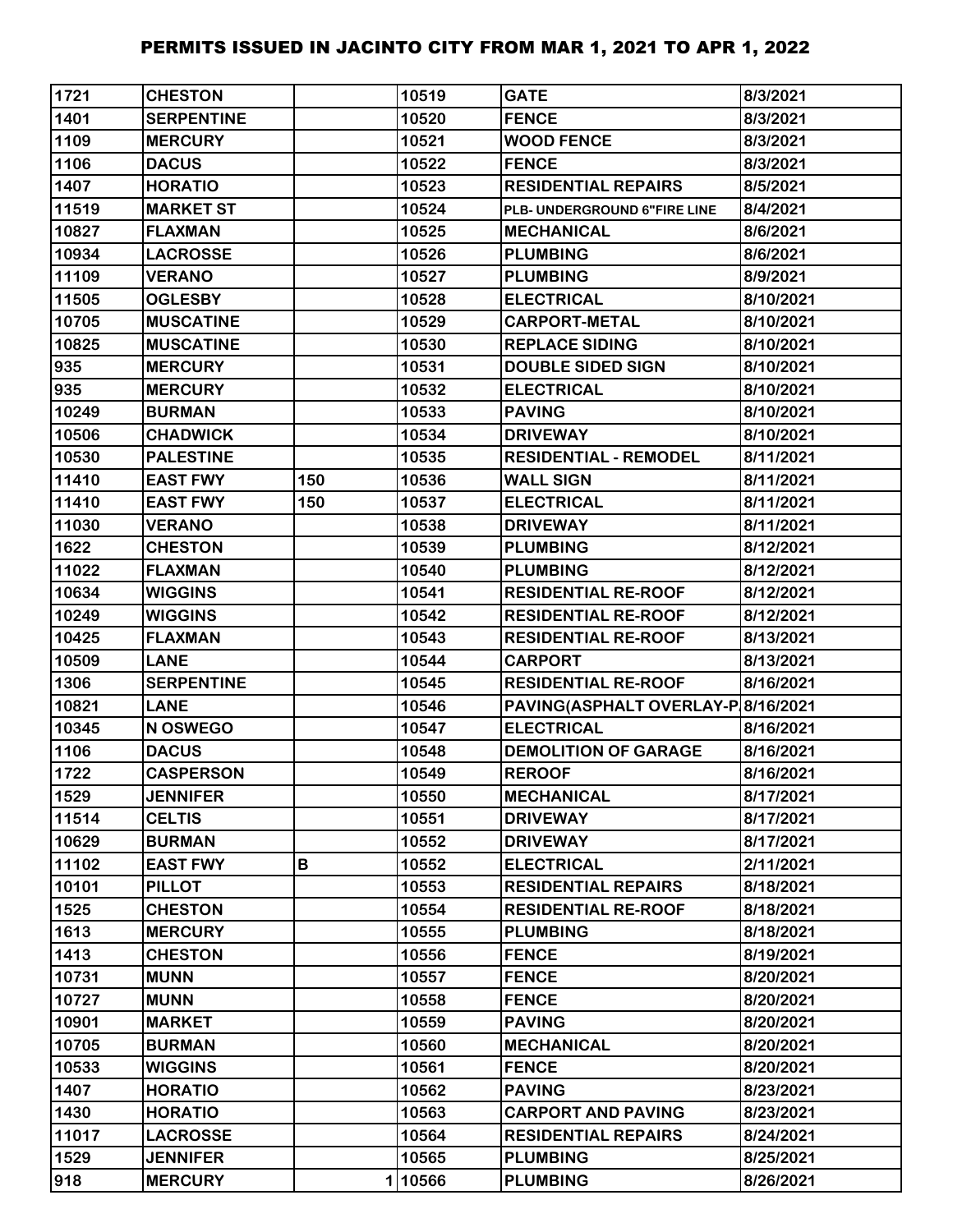| 10610 | <b>LACROSSE</b>     |     | 10567     | <b>DRIVEWAY</b>                        | 8/26/2021 |
|-------|---------------------|-----|-----------|----------------------------------------|-----------|
| 10906 | <b>FLAXMAN</b>      |     | 10568     | <b>BACK PORCH</b>                      | 8/26/2021 |
| 10342 | <b>NORVIC</b>       |     | 10569     | <b>PAVING-SLAB ONLY</b>                | 8/27/2021 |
| 10602 | <b>PILLOT</b>       |     | 10570     | <b>RES. REP (REPLACE POST</b>          | 8/27/2021 |
| 10138 | <b>CHADWICK</b>     |     | 10571     | <b>REROOF-SHINGLES ONLY</b>            | 8/30/2021 |
| 10145 | <b>WIGGINS</b>      |     | 10572     | <b>FENCE-WOOD</b>                      | 8/30/2021 |
| 10821 | <b>MUSCATINE</b>    |     | 10573     | <b>RESIDENTIAL REPAIRS</b>             | 8/31/2021 |
| 10114 | <b>PALESTINE</b>    |     | 10574     | <b>DEMOLITION OF EXISTING</b>          | 8/31/2021 |
| 10324 | <b>PALESTINE</b>    |     | 10575     | <b>PLUMBING</b>                        | 8/31/2021 |
| 11410 | <b>EAST FWY</b>     |     | 150 10576 | <b>ELECTRICAL</b>                      | 9/1/2021  |
| 1715  | <b>HOLLAND</b>      |     | 10577     | <b>ELECTRICAL</b>                      | 9/1/2021  |
| 11505 | <b>OGLESBY</b>      |     | 10578     | <b>PLUMBING</b>                        | 9/2/2021  |
| 10501 | <b>MUSCATINE</b>    |     | 10579     | <b>DEMOLITION OF INTERIOR</b>          | 9/3/2021  |
| 1704  | <b>HOLLAND</b>      |     | 10580     | <b>RESIDENTIAL RE-ROOF</b>             | 9/3/2021  |
| 1414  | <b>HORATIO</b>      |     | 10581     | <b>PLUMBING</b>                        | 9/7/2021  |
| 10145 | <b>CHADWICK</b>     |     | 10582     | <b>RESIDENTIAL RE-ROOF</b>             | 9/7/2021  |
| 10114 | <b>PALESTINE</b>    |     | 10583     | PLUMBING DISCONNECT                    | 9/7/2021  |
| 10402 | S OSWEGO            |     | 10584     | <b>DRIVEWAY</b>                        | 9/7/2021  |
| 10342 | <b>NORVIC</b>       |     | 10585     | <b>PLUMBING</b>                        | 9/7/2021  |
| 10214 | <b>PALESTINE</b>    |     | 10586     | DEMOLITION OF PORCH & SHE9/8/2021      |           |
| 1101  | <b>SIESTA</b>       |     | 10587     | <b>DEMOLITION-GARAGE</b>               | 9/8/2021  |
| 1026  | <b>AKRON</b>        |     | 10588     | RESIDENTIAL RE-ROOF (GARA 9/8/2021     |           |
| 10237 | <b>PILLOT</b>       |     | 10589     | NEW RESIDENTIAL - BUILDING 9/9/2021    |           |
| 11410 | <b>EAST FWY 150</b> | 150 | 10590     | <b>COMMERCIAL REMODEL</b>              | 9/9/2021  |
| 11202 | <b>OSWEGO</b>       |     | 10591     | <b>FOUNDATION REPAIR</b>               | 9/9/2021  |
| 10346 | <b>CHADWICK</b>     |     | 10592     | <b>FENCE-IRON- 6FT TALL</b>            | 9/9/2021  |
| 10705 | <b>FLAXMAN</b>      |     | 10593     | <b>ELECTRICAL</b>                      | 9/9/2021  |
| 9701  | <b>MARKET</b>       |     | 10594     | <b>COMMERCIAL REMODEL</b>              | 9/9/2021  |
| 10401 | <b>PALESTINE</b>    |     | 10595     | <b>ELECTRICAL</b>                      | 9/9/2021  |
| 10118 | <b>WIGGINS</b>      |     | 10596     | <b>REROOF</b>                          | 9/8/2021  |
| 1305  | <b>KILROY</b>       |     | 10597     | <b>ELECTRICAL</b>                      | 9/9/2021  |
| 10345 | <b>N LACROSSE</b>   |     | 10598     | <b>FRONT PORCH</b>                     | 9/9/2021  |
| 10634 | <b>MUNN</b>         |     | 10599     | SOLAR PANEL INSTALLATION 9/10/2021     |           |
| 10634 | <b>MUNN</b>         |     | 10600     | <b>ELECTRICAL</b>                      | 9/10/2021 |
| 10242 | <b>PALESTINE</b>    |     | 10601     | <b>RESIDENTIAL REPAIRS-PAINT &amp;</b> | 9/10/2021 |
| 10414 | <b>CHADWICK</b>     |     | 10602     | <b>RESIDENTIAL-REMODEL( ADDITI</b>     | 9/10/2021 |
| 10205 | <b>LANE</b>         |     | 10603     | <b>RESIDENTIAL REPAIR</b>              | 9/13/2021 |
| 10509 | <b>BURMAN</b>       |     | 10604     | <b>CARPORT</b>                         | 9/14/2021 |
| 10602 | <b>LANE</b>         |     | 10605     | PORCH & REPAIR BALCONY                 | 9/16/2021 |
| 11420 | <b>LANE</b>         |     | 10606     | <b>RE-ROOF</b>                         | 9/16/2021 |
| 10313 | <b>WIGGINS</b>      |     | 10607     | <b>RES.REPAIRS</b>                     | 9/16/2021 |
| 11613 | <b>FLAXMAN</b>      |     | 10608     | <b>DRIVEWAY</b>                        | 9/16/2021 |
| 10337 | <b>BURMAN</b>       |     | 10609     | <b>FENCE</b>                           | 9/17/2021 |
| 11601 | <b>CELTIS</b>       |     | 10610     | <b>ELECTRICAL</b>                      | 9/17/2021 |
| 11605 | <b>CELTIS</b>       |     | 10611     | <b>ELECTRICAL</b>                      | 9/17/2021 |
| 1301  | <b>JENNIFER</b>     |     | 10612     | <b>ELECTRICAL</b>                      | 9/17/2021 |
| 10129 | <b>FAIRFAX</b>      |     | 10613     | <b>FENCE</b>                           | 9/17/2021 |
| 1101  | <b>HOLLAND</b>      |     | 10614     | <b>SIDING</b>                          | 9/20/2021 |
| 9701  | <b>MARKET</b>       |     | 10615     | <b>FENCE REPAIR</b>                    | 9/20/2021 |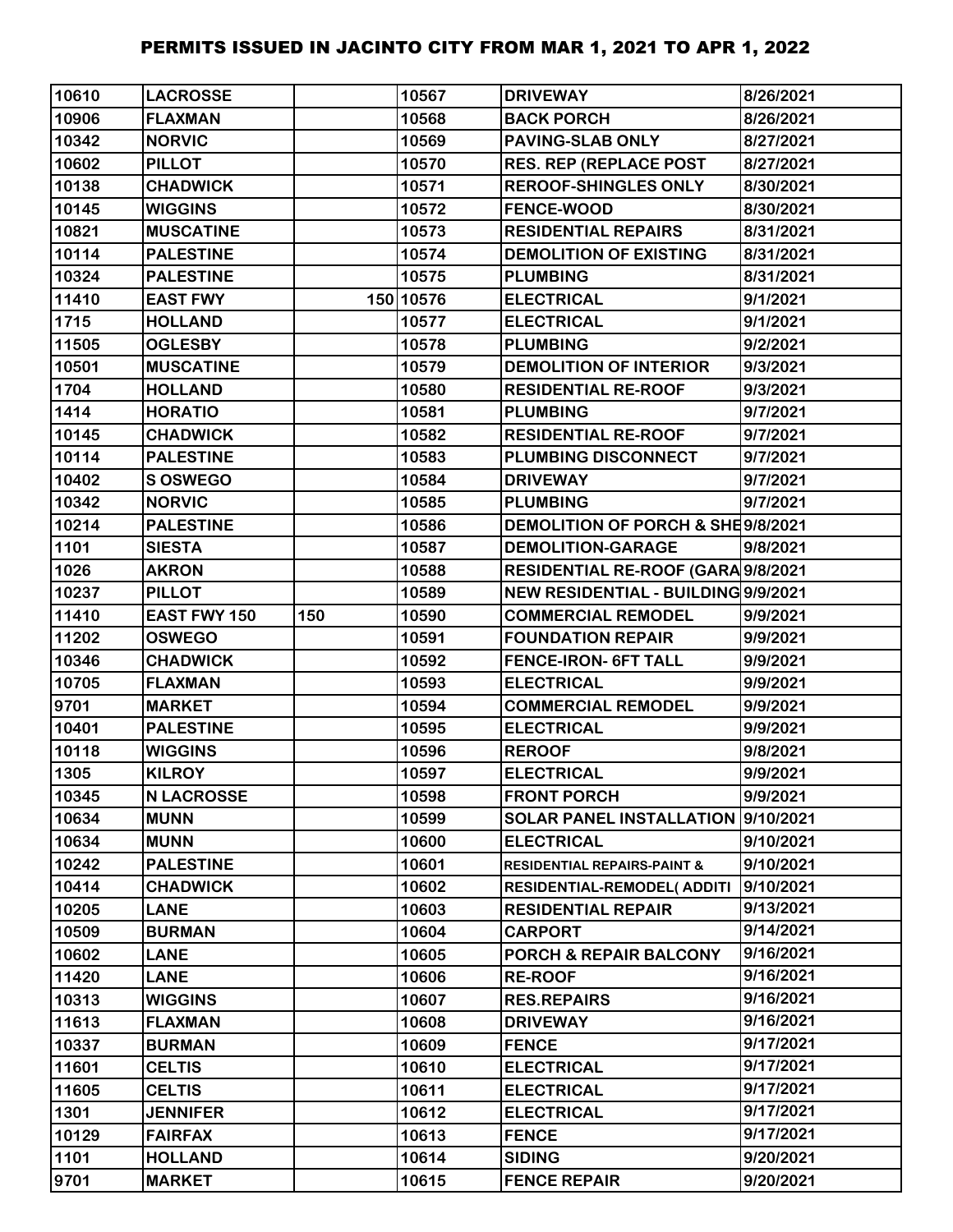| 10933 | <b>MUSCATINE</b>  |     | 10616 | <b>PLUMBING</b>                           | 9/20/2021 |
|-------|-------------------|-----|-------|-------------------------------------------|-----------|
| 10522 | <b>NORVIC</b>     |     | 10617 | <b>PLUMBING</b>                           | 9/20/2021 |
| 10237 | <b>PILLOT</b>     |     | 10618 | <b>PLUMBING</b>                           | 9/21/2021 |
| 10149 | <b>FAIFAX</b>     |     | 10619 | <b>RE-ROOF</b>                            | 9/21/2021 |
| 10505 | <b>NORVIC</b>     |     | 10620 | <b>LEVEL</b>                              | 9/21/2021 |
| 10213 | <b>BURMAN</b>     |     | 10621 | <b>PLUMBING</b>                           | 9/22/2021 |
| 10414 | <b>BURMAN</b>     |     | 10622 | <b>PORCH &amp; RES.REPAIRS</b>            | 9/22/2021 |
| 1306  | <b>MERCURY</b>    |     | 10623 | <b>RE-ROOF</b>                            | 9/23/2021 |
| 11430 | <b>EAST FWY</b>   | 350 | 10624 | <b>RIGHT OF WAY</b>                       | 9/23/2021 |
| 11450 | <b>EAST FWY</b>   |     | 10625 | <b>RIGHT OF WAY</b>                       | 9/23/2021 |
| 10125 | <b>FAIRFAX</b>    |     | 10626 | <b>FENCE</b>                              | 9/24/2021 |
| 11410 | <b>EAST FWY</b>   | 150 | 10627 | <b>PLUMBING</b>                           | 9/24/2021 |
| 10317 | <b>BURMAN</b>     |     | 10628 | <b>FENCE</b>                              | 9/24/2021 |
| 10602 | <b>CHADWICK</b>   |     | 10629 | <b>RES. REPAIRS</b>                       | 9/24/2021 |
| 10701 | <b>MUSCATINE</b>  |     | 10630 | <b>PAVING</b>                             | 9/24/2021 |
| 1401  | <b>JENNIFER</b>   |     | 10631 | <b>DRIVEWAY</b>                           | 9/24/2021 |
| 10802 | <b>LACROSSE</b>   |     | 10632 | <b>CARPORT</b>                            | 9/24/2021 |
| 1306  | <b>MERCURY</b>    |     | 10633 | COMMERCIAL REPAIRS-SIDINQ9/24/2021        |           |
| 9990  | <b>EAST FWY</b>   | E   | 10634 | <b>SIGN</b>                               | 9/27/2021 |
| 9990  | <b>EAST FWY</b>   | E   | 10635 | <b>ELECTRICAL</b>                         | 9/27/2021 |
| 10602 | <b>EAST FWY</b>   |     | 10636 | <b>FENCE</b>                              | 9/27/2021 |
| 1306  | <b>MERCURY</b>    |     | 10637 | <b>COMMERCIAL DOORS AND WINDOW</b>        | 9/28/2021 |
| 1625  | <b>JENNIFER</b>   |     | 10638 | WOOD FENCE-LEFT SIDE OF HOM               | 9/28/2021 |
| 11601 | <b>MARKET ST</b>  |     | 10639 | DEMOLITION OF CELL PHONE TO               | 9/29/2021 |
| 10117 | <b>CHADWICK</b>   |     | 10640 | <b>LEVEL-BLK &amp; BASE</b>               | 9/29/2021 |
| 10725 | <b>NORVIC</b>     |     | 10641 | <b>LEVEL-BLK &amp; BASE</b>               | 9/30/2021 |
| 11015 | <b>MARKET</b>     | B   | 10642 | <b>COMMERCIAL (DOORS)</b>                 | 10/4/2021 |
| 1705  | <b>SERPENTINE</b> |     | 10643 | <b>PLUMBING</b>                           | 10/4/2021 |
| 10138 | <b>NORVIC</b>     |     | 10644 | <b>RESIDENTIAL REPAIRS</b>                | 10/4/2021 |
| 10530 | <b>MUNN</b>       |     | 10645 | <b>RESIDENTIAL RE-ROOF</b>                | 10/4/2021 |
| 10333 | <b>PILLOT</b>     |     | 10646 | PAVING-F.PORCH CEMENT REP.                | 10/4/2021 |
| 10410 | <b>PALESTINE</b>  |     | 10647 | <b>RAISE ROOF PITCH &amp; RES.REPAIRS</b> | 10/4/2021 |
| 10321 | <b>CHADWICK</b>   |     | 10648 | <b>RE-ROOF</b>                            | 10/5/2021 |
| 10522 | <b>NORVIC</b>     |     | 10649 | <b>RES.REP (Boiler Closet)</b>            | 10/5/2021 |
| 10410 | <b>PALESTINE</b>  |     | 10650 | <b>ELECTRICAL</b>                         | 10/5/2021 |
| 10213 | <b>BURMAN</b>     |     | 10651 | <b>PLUMBING</b>                           | 10/6/2021 |
| 9990  | <b>EAST FWY</b>   | B   | 10652 | <b>COMMERCIAL REMODEL</b>                 | 10/6/2021 |
| 10422 | <b>SOSWEGO</b>    |     | 10653 | <b>RESIDENTIAL REPAIRS</b>                | 10/6/2021 |
| 10610 | <b>BURMAN</b>     |     | 10654 | <b>MECHANICAL</b>                         | 10/6/2021 |
| 10906 | <b>MUSCATINE</b>  |     | 10655 | <b>WOOD FENCE</b>                         | 10/7/2021 |
| 10342 | <b>NORVIC</b>     |     | 10656 | <b>RESIDENTIAL ADDITION</b>               | 10/7/2021 |
| 10609 | <b>LANE</b>       |     | 10657 | <b>RESIDENTIAL REPAIRS</b>                | 10/7/2021 |
| 9990  | <b>EAST FWY</b>   | B   | 10658 | <b>PLUMBING</b>                           | 10/7/2021 |
| 9990  | <b>EAST FWY</b>   | B   | 10659 | <b>ELECTRICAL</b>                         | 10/7/2021 |
| 9990  | <b>EAST FWY</b>   | B   | 10660 | <b>MECHANICAL</b>                         | 10/8/2021 |
| 10609 | <b>LANE</b>       |     | 10661 | <b>PLUMBING</b>                           | 10/8/2021 |
| 1737  | <b>CHESTON</b>    |     | 10662 | <b>PLUMBING</b>                           | 10/8/2021 |
| 10606 | <b>PILLOT</b>     |     | 10663 | <b>BACK PORCH</b>                         | 10/8/2021 |
| 1513  | <b>SHERYL</b>     |     | 10664 | <b>RESIDENTIAL REPIRS</b>                 | 10/8/2021 |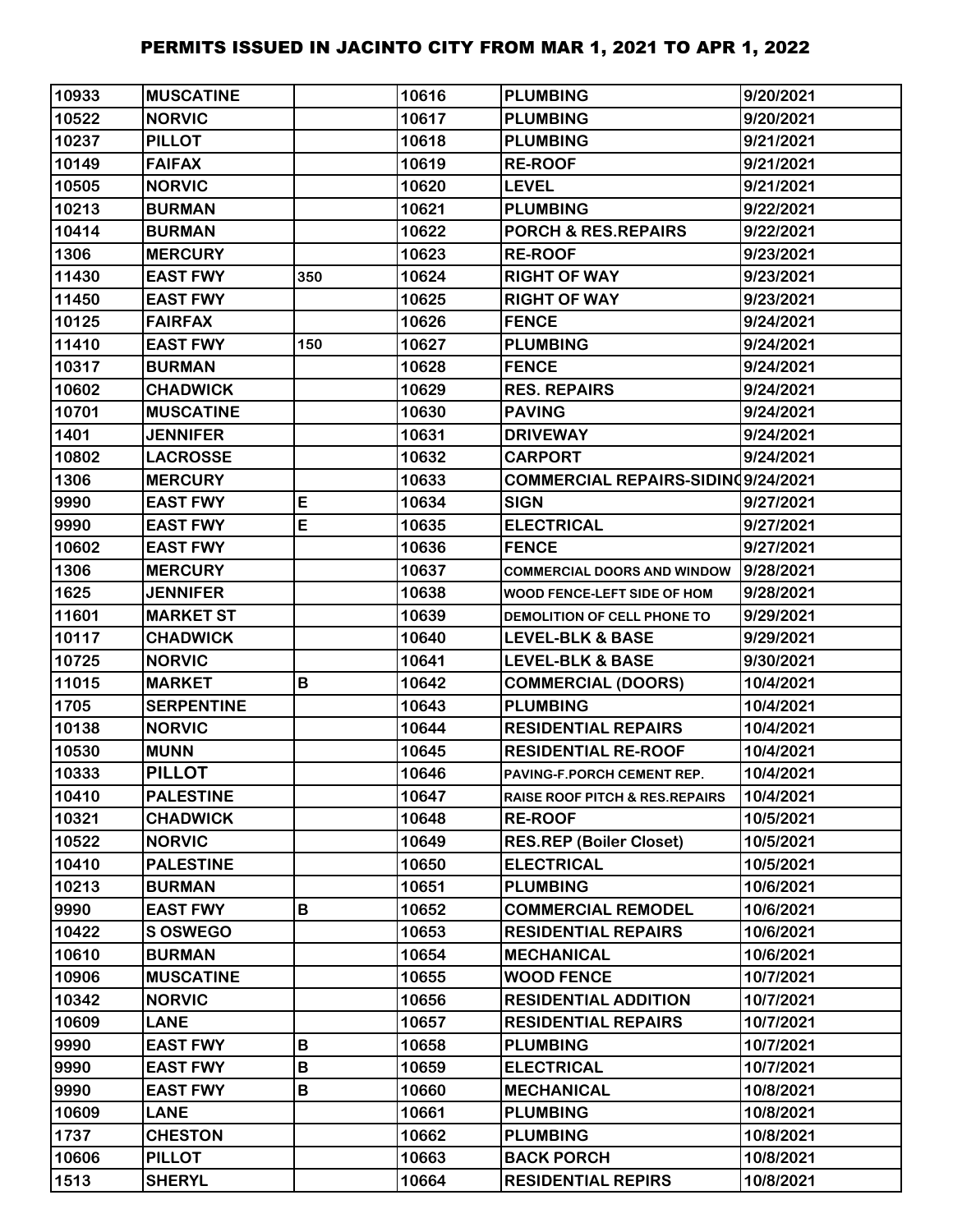| 10150 | <b>PILLOT</b>     |     | 10665 | <b>RESIDENTIAL REPAIR</b>                 | 10/11/2021 |
|-------|-------------------|-----|-------|-------------------------------------------|------------|
| 10150 | <b>PILLOT</b>     |     | 10666 | <b>ELECTRICAL</b>                         | 10/11/2021 |
| 10138 | <b>FLAXMAN</b>    |     | 10667 | <b>SOLAR PANELS</b>                       | 10/11/2021 |
| 10138 | <b>FLAXMAN</b>    |     | 10668 | <b>ELECTRICAL</b>                         | 10/11/2021 |
| 10913 | <b>OSWEGO</b>     |     | 10669 | <b>RESIDENTIAL RE-ROOF</b>                | 10/11/2021 |
| 10314 | <b>EAST FWY</b>   | В   | 10670 | <b>ELECTRICAL</b>                         | 10/12/2021 |
| 10337 | <b>PILLOT</b>     |     | 10671 | <b>ELECTRICAL</b>                         | 10/13/2021 |
| 10921 | <b>WIGGINS</b>    |     | 10672 | <b>DEMOLITION</b>                         | 10/13/2021 |
| 10921 | <b>WIGGINS</b>    |     | 10673 | <b>NEW RESIDENTIAL HOME</b>               | 10/13/2021 |
| 10230 | <b>EAST FWY</b>   | 2/3 | 10674 | <b>R.O.W(INSTALL SM</b>                   | 10/14/2021 |
| 10502 | <b>PILLOT</b>     |     | 10675 | <b>REPLACE SIDING</b>                     | 10/14/2021 |
| 10909 | <b>MUSCATINE</b>  |     | 10676 | <b>RESIDENTIAL REPAIR</b>                 | 10/14/2021 |
| 10610 | <b>BURMAN</b>     |     | 10677 | <b>ELECTRICAL</b>                         | 10/14/2021 |
| 11410 | <b>EAST FWY</b>   | 150 | 10678 | <b>FIRE PROTECTION</b>                    | 10/15/2021 |
| 10529 | <b>LACROSSE</b>   |     | 10679 | <b>REROOF</b>                             | 10/15/2021 |
| 4202  | <b>FIDELITY</b>   |     | 10680 | <b>SIGN</b>                               | 10/15/2021 |
| 4202  | <b>FIDELITY</b>   |     | 10681 | <b>ELECTRICAL</b>                         | 10/15/2021 |
| 11117 | <b>MARKET</b>     |     | 10682 | <b>FENCE</b>                              | 10/15/2021 |
| 10134 | <b>PALESTINE</b>  |     | 10683 | <b>PLUMBING</b>                           | 10/18/2021 |
| 9990  | <b>EAST FWY</b>   | B   | 10684 | <b>PLUMBING</b>                           | 10/18/2021 |
| 10433 | <b>PALESTINE</b>  |     | 10685 | <b>RE-ROOF ONLY</b>                       | 10/19/2021 |
| 10433 | <b>PALESTINE</b>  |     | 10686 | <b>DRIVEWAY-HAS DIP-GUTTER</b>            | 10/19/2021 |
| 10525 | <b>BURMAN</b>     |     | 10687 | <b>PLUMBING</b>                           | 10/19/2021 |
| 10214 | <b>PALESTINE</b>  |     | 10688 | <b>LEVEL-SLAB</b>                         | 10/19/2021 |
| 10606 | <b>CHADWICK</b>   |     | 10689 | <b>ACCESSORY BUILDING</b>                 | 10/19/2021 |
| 1606  | <b>BELIN</b>      |     | 10690 | <b>PLUMBING</b>                           | 10/19/2021 |
| 1638  | <b>BELIN</b>      |     | 10691 | <b>GRADE/FILL DIRT</b>                    | 10/19/2021 |
| 10149 | <b>FLAXMAN</b>    |     | 10692 | <b>REROOF</b>                             | 10/20/2021 |
| 10912 | <b>EAST FWY</b>   |     | 10693 | <b>WALL SIGN</b>                          | 10/20/2021 |
| 10912 | <b>EAST FWY</b>   |     | 10694 | DOUBLE SIDED SIGN ON POLE 10/20/2021      |            |
| 10149 | <b>FAIRFAX</b>    |     | 10695 | <b>PLUMBING</b>                           | 10/20/2021 |
| 1501  | <b>JENNIFER</b>   |     | 10696 | <b>RESIDENTIAL REPAIRS</b>                | 10/21/2021 |
| 10114 | <b>PALESTINE</b>  |     | 10697 | NEW RESIDENTIAL - BUILDING 10/21/2021     |            |
| 1638  | <b>BELIN</b>      |     | 10698 | <b>WOOD FENCE</b>                         | 10/21/2021 |
| 10909 | <b>MUSCATINE</b>  |     | 10699 | BLOCK & BASE FOUNDATION 10/21/2021        |            |
| 10522 | <b>FLAXMAN</b>    |     | 10700 | <b>DRIVEWAY</b>                           | 10/21/2021 |
| 10226 | <b>MUNN</b>       |     | 10701 | <b>RESIDENTIAL RE-ROOF</b>                | 10/22/2021 |
| 10125 | <b>RUMAR</b>      |     | 10702 | RESD REP-BTHRM FLRS/SHWR 10/22/2021       |            |
| 10521 | <b>NORVIC</b>     |     | 10703 | <b>ACCESSORY BUILDING-SHED</b>            | 10/25/2021 |
| 10117 | <b>PALESTINE</b>  |     | 10704 | RES.REPAIRS(SIDING, PAINT, F   10/25/2021 |            |
| 10518 | <b>WIGGINS</b>    |     | 10705 | <b>ACCESSORY BUILDING</b>                 | 10/25/2021 |
| 10725 | <b>NORVIC</b>     |     | 10706 | <b>PLUMBING</b>                           | 10/25/2021 |
| 10409 | <b>N LACROSSE</b> |     | 10707 | <b>RESIDENTIAL REPAIRS</b>                | 10/26/2021 |
| 10530 | <b>NORVIC</b>     |     | 10708 | <b>REPLACE SIDING</b>                     | 10/26/2021 |
| 1405  | <b>HOLLAND</b>    |     | 10709 | <b>PLUMBING</b>                           | 10/27/2021 |
| 10608 | <b>OSWEGO</b>     |     | 10710 | <b>SOLAR PANELS</b>                       | 10/27/2021 |
| 10608 | <b>OSWEGO</b>     |     | 10711 | <b>ELECTRICAL</b>                         | 10/27/2021 |
| 10333 | <b>MUNN</b>       |     | 10712 | <b>RESIDENTIAL RE-ROOF</b>                | 10/27/2021 |
| 10905 | <b>VERANO</b>     |     | 10713 | <b>PLUMBING</b>                           | 10/28/2021 |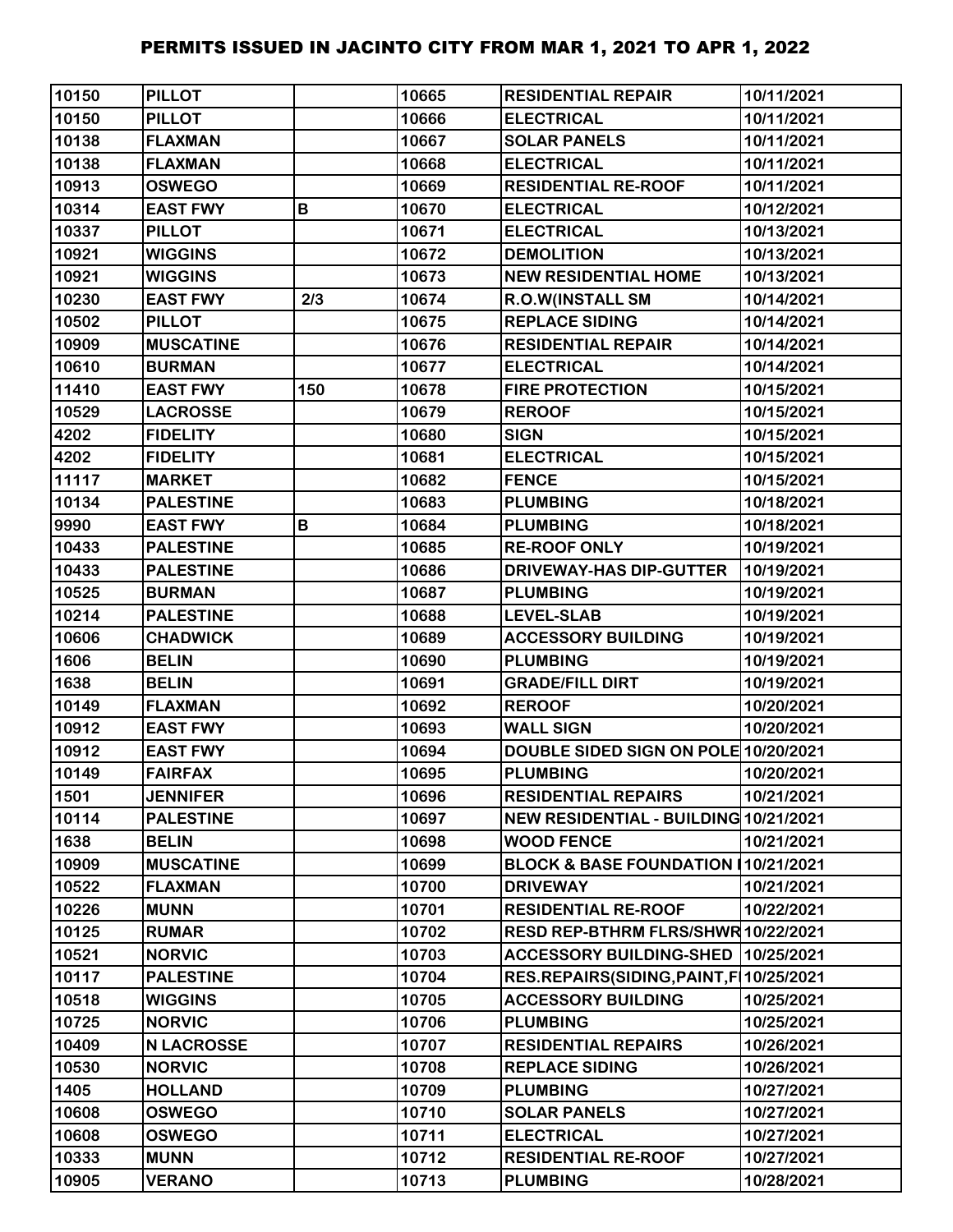| 10433 | <b>PALESTINE</b>    |   | 10714 | <b>ELECTRICAL</b>                    | 10/28/2021 |
|-------|---------------------|---|-------|--------------------------------------|------------|
| 10237 | <b>PILLOT</b>       |   | 10715 | <b>ELECTRICAL</b>                    | 10/28/2021 |
| 10209 | <b>FLAXMAN</b>      |   | 10716 | <b>RESIDENTIAL RE-ROOF</b>           | 10/28/2021 |
| 1613  | <b>MERCURY</b>      |   | 10717 | <b>MECHANICAL</b>                    | 10/29/2021 |
| 10114 | <b>PALESTINE</b>    |   | 10718 | <b>PLUMBING</b>                      | 10/29/2021 |
| 11506 | <b>LANE</b>         |   | 10719 | <b>ELECTRICAL</b>                    | 10/29/2021 |
| 10901 | <b>LACROSSE</b>     |   | 10720 | <b>WOOD FENCE 6FT TALL</b>           | 11/1/2021  |
| 10901 | <b>OSWEGO</b>       |   | 10721 | NEW GARAGE FOUNDATION ONL 11/1/2021  |            |
| 1613  | <b>MERCURY</b>      |   | 10722 | <b>DRIVEWAY</b>                      | 11/1/2021  |
| 10334 | <b>FAIRFAX</b>      |   | 10723 | <b>FENCE AND SIDING</b>              | 11/1/2021  |
| 10345 | <b>FLAXMAN</b>      |   | 10724 | <b>DRIVEWAY</b>                      | 11/1/2021  |
| 10605 | <b>BURMAN</b>       |   | 10725 | <b>REROOF</b>                        | 11/1/2021  |
| 10203 | <b>MARKET</b>       | H | 10726 | <b>ELECTRICAL</b>                    | 11/1/2021  |
| 1529  | <b>JENNIFER</b>     |   | 10727 | <b>PLUMBING</b>                      | 11/2/2021  |
| 10421 | <b>MUSCATINE</b>    |   | 10728 | <b>FOUNDATION REPAIR</b>             | 11/3/2021  |
| 10118 | <b>MUNN</b>         |   | 10729 | <b>DEMOLITION (GARAGE)</b>           | 11/3/2021  |
| 10150 | <b>WIGGINS</b>      |   | 10730 | <b>REROOF</b>                        | 11/3/2021  |
| 10202 | <b>WIGGINS</b>      |   | 10732 | <b>RESIDENTIAL RE-ROOF</b>           | 11/5/2021  |
| 10734 | <b>NORVIC</b>       |   | 10734 | <b>ELECTRICAL</b>                    | 11/5/2021  |
| 10237 | <b>PILLOT</b>       |   | 10735 | <b>MECHANICAL</b>                    | 11/5/2021  |
| 10706 | <b>LACROSSE</b>     |   | 10736 | <b>PLUMBING</b>                      | 11/8/2021  |
| 1726  | <b>BELIN</b>        |   | 10737 | <b>RESIDENTIAL REPAIRS</b>           | 11/8/2021  |
| 11021 | <b>FLAXMAN</b>      |   | 10738 | <b>REROOF</b>                        | 11/8/2021  |
| 10342 | <b>NORVIC</b>       |   | 10739 | <b>ELECTRICAL</b>                    | 11/8/2021  |
| 10713 | <b>MUSCATINE</b>    |   | 10740 | <b>ELECTRICAL</b>                    | 11/8/2021  |
| 10905 | <b>INVIERNO</b>     |   | 10741 | <b>DEMOLITION</b>                    | 11/8/2021  |
| 10214 | <b>PALESTINE</b>    |   | 10742 | <b>RESIDENTIAL REPAIRS</b>           | 11/9/2021  |
| 10701 | <b>PILLOT</b>       |   | 10743 | <b>ELECTRICAL</b>                    | 11/9/2021  |
| 10317 | <b>MUNN</b>         |   | 10744 | <b>REROOF</b>                        | 11/9/2021  |
| 1514  | <b>BELIN</b>        |   | 10745 | <b>RESIDENTIAL ADDITION</b>          | 11/10/2021 |
| 10230 | <b>EAST FWY 2/3</b> |   | 10746 | <b>ELECTRICAL</b>                    | 11/10/2021 |
| 10142 | <b>NORVIC</b>       |   | 10747 | <b>PLUMBING - GTO</b>                | 11/10/2021 |
| 10706 | <b>FLAXMAN</b>      |   | 10748 | <b>SIDING</b>                        | 11/10/2021 |
| 11617 | <b>LORD</b>         |   | 10749 | <b>FENCE (GATE)</b>                  | 11/11/2021 |
| 10634 | <b>CHADWICK</b>     |   | 10750 | <b>ELECTRICAL</b>                    | 11/11/2021 |
| 10743 | <b>NORVIC</b>       |   | 10751 | <b>PLUMBING</b>                      | 11/11/2021 |
| 10401 | <b>FLAXMAN</b>      |   | 10752 | <b>SIDING, WINDOWS &amp; DOORS</b>   | 11/11/2021 |
| 10230 | <b>EAST FWY</b>     |   | 10753 | <b>PLUMBING</b>                      | 11/11/2021 |
| 11420 | <b>LANE</b>         |   | 10754 | <b>ELECTRICAL</b>                    | 11/11/2021 |
| 10345 | <b>N LACROSSE</b>   |   | 10755 | <b>SIDING AND WINDOWS</b>            | 11/12/2021 |
| 1513  | <b>SHERYL</b>       |   | 10756 | <b>ELECTRICAL</b>                    | 11/12/2021 |
| 11500 | <b>EAST FWY</b>     |   | 10757 | <b>ELECTRICAL - SIGN</b>             | 11/12/2021 |
| 11500 | <b>EAST FWY</b>     |   | 10758 | SIGN A, B, C & D                     | 11/12/2021 |
| 1708  | <b>KERBY</b>        |   | 10759 | <b>REROOF</b>                        | 11/15/2021 |
| 10705 | <b>MARKET</b>       |   | 10761 | PAVING-PARKING LOT REPAIR 11/15/2021 |            |
| 11519 | <b>MARKET ST</b>    |   | 10762 | <b>PLUMBING</b>                      | 11/15/2021 |
| 10101 | <b>NORVIC</b>       |   | 10763 | <b>REROOF</b>                        | 11/17/2021 |
| 10714 | <b>FLAXMAN</b>      |   | 10764 | <b>ACCESSORY BUIILDING</b>           | 11/17/2021 |
| 10501 | <b>MUSCATINE</b>    |   | 10765 | REPLACE SHEET METAL ROOF 11/18/2021  |            |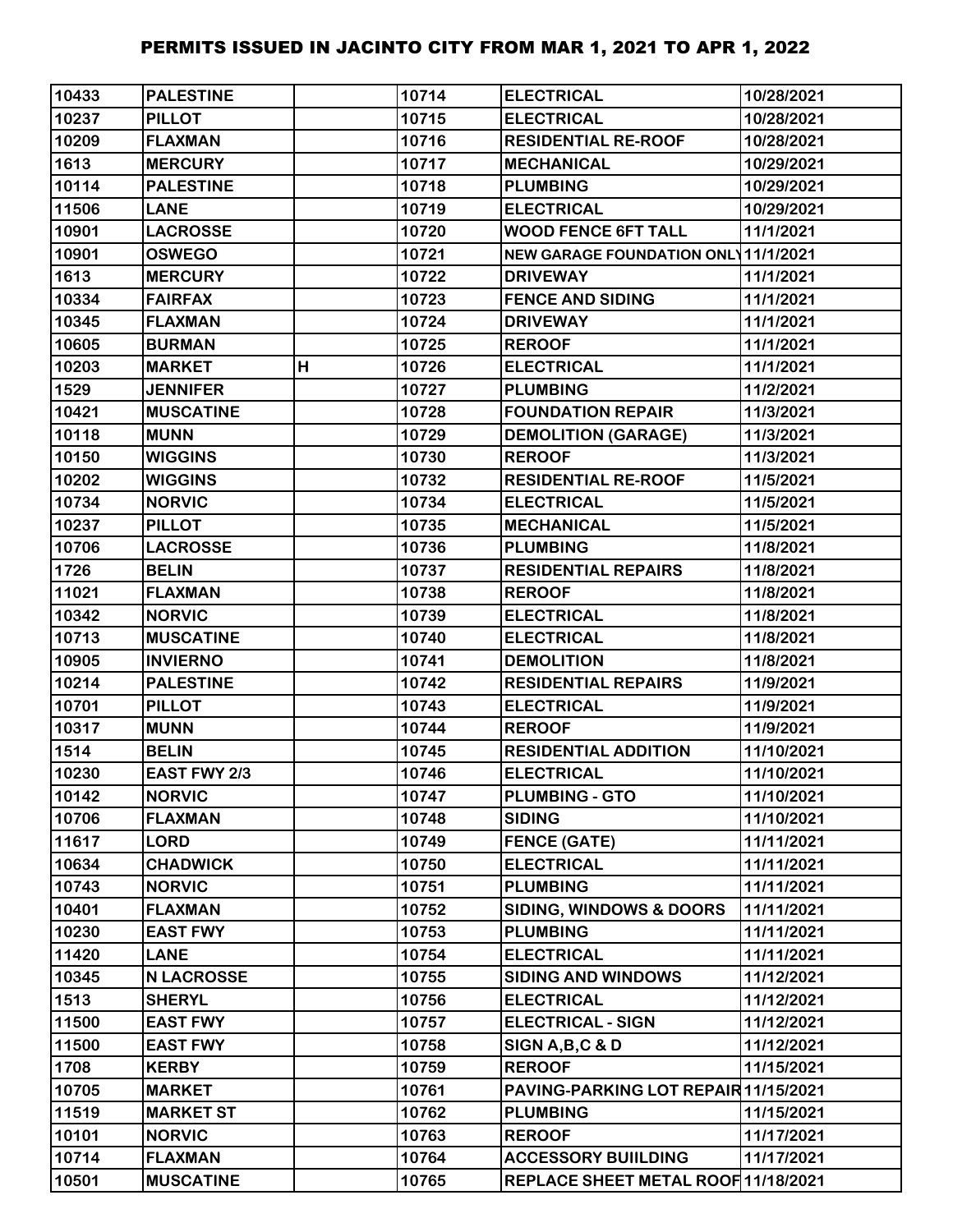| 10512 | <b>MUSCATINE</b> | 10766 | <b>PAVING</b>                            | 11/18/2021 |
|-------|------------------|-------|------------------------------------------|------------|
| 11519 | <b>MARKET ST</b> | 10767 | <b>PLUMBING</b>                          | 11/18/2021 |
| 10142 | <b>PALESTINE</b> | 10768 | <b>CARPORT</b>                           | 11/18/2021 |
| 10409 | N OSWEGO         | 10769 | <b>CARPORT</b>                           | 11/18/2021 |
| 10336 | <b>PALESTINE</b> | 10770 | <b>SIGN</b>                              | 11/19/2021 |
| 1402  | <b>HOLLAND</b>   | 10771 | <b>MECHANICAL</b>                        | 11/19/2021 |
| 1613  | <b>MERCURY</b>   | 10772 | <b>ELECTRICAL</b>                        | 11/19/2021 |
| 11519 | <b>MARKET ST</b> | 10773 | <b>PAVING</b>                            | 11/19/2021 |
| 10921 | <b>WIGGINS</b>   | 10774 | <b>PLUMBING</b>                          | 11/19/2021 |
| 10429 | <b>PALESTINE</b> | 10775 | <b>PAVING</b>                            | 11/19/2021 |
| 11501 | <b>TILIA</b>     | 10776 | RESIDENTIAL ADDITION & REPAIR 11/22/2021 |            |
| 11450 | <b>EAST FWY</b>  | 10777 | NEW LED DIGITAL BILLBOARD 11/22/2021     |            |
| 10832 | <b>LANE</b>      | 10778 | <b>PLUMBING</b>                          | 11/22/2021 |
| 1625  | <b>JENNIFER</b>  | 10779 | <b>PLUMBING</b>                          | 11/22/2021 |
| 10518 | <b>FLAXMAN</b>   | 10780 | <b>REROOF</b>                            | 11/22/2021 |
| 1211  | <b>MERCURY</b>   | 10781 | <b>REPAIR SHED</b>                       | 11/22/2021 |
| 1317  | <b>JENNIFER</b>  | 10782 | <b>REPLACE SIDING</b>                    | 11/22/2021 |
| 10230 | <b>EAST FWY</b>  | 10783 | <b>DEMOLITION</b>                        | 11/23/2021 |
| 10525 | <b>BURMAN</b>    | 10784 | <b>MECHANICAL</b>                        | 11/23/2021 |
| 10525 | <b>BURMAN</b>    | 10785 | <b>ELECTRICAL</b>                        | 11/24/2021 |
| 11216 | <b>MUNN</b>      | 10786 | <b>PLUMBING</b>                          | 11/24/2021 |
| 10230 | <b>EAST FWY</b>  | 10787 | NEW COMMERCIAL - BUILDING11/24/2021      |            |
| 10909 | <b>MUSCATINE</b> | 10788 | <b>RESIDENTIAL RE-ROOF</b>               | 11/24/2021 |
| 10810 | <b>BURMAN</b>    | 10789 | <b>PAVING</b>                            | 11/29/2021 |
| 10101 | <b>FLAXMAN</b>   | 10790 | <b>PLUMBING</b>                          | 11/29/2021 |
| 11020 | <b>MUNN</b>      | 10791 | <b>CARPORT</b>                           | 11/29/2021 |
| 10214 | <b>PALESTINE</b> | 10792 | <b>PLUMBING</b>                          | 11/30/2021 |
| 11216 | <b>MUNN</b>      | 10793 | <b>PLUMBING</b>                          | 12/1/2021  |
| 1506  | <b>CHESTON</b>   | 10794 | <b>ACCESSORY BUILDING</b>                | 12/1/2021  |
| 10233 | <b>MUNN</b>      | 10795 | <b>ACCESSORY BUILDING</b>                | 12/2/2021  |
| 10934 | <b>EAST FWY</b>  | 10796 | <b>SIGN</b>                              | 12/3/2021  |
| 10934 | <b>EAST FWY</b>  | 10797 | <b>ELECTRICAL</b>                        | 12/3/2021  |
| 10934 | <b>VERANO</b>    | 10798 | <b>DEMOLITION</b>                        | 12/6/2021  |
| 10214 | <b>PALESTINE</b> | 10799 | <b>ELECTRICAL</b>                        | 12/6/2021  |
| 11016 | <b>MUNN</b>      | 10800 | <b>RESIDENTIAL REPAIRS &amp; LEV</b>     | 12/6/2021  |
| 1301  | <b>JENNIFER</b>  | 10801 | <b>REROOF</b>                            | 12/7/2021  |
| 1402  | <b>HOLLAND</b>   | 10802 | <b>FENCE-IRON BAR</b>                    | 12/7/2021  |
| 10826 | <b>MUSCATINE</b> | 10803 | <b>REPLACE STUCCO SIDING</b>             | 12/8/2021  |
| 10509 | <b>MUNN</b>      | 10804 | ACCESSORY BUILDING (SHED) 12/8/2021      |            |
| 10802 | <b>MUSCATINE</b> | 10805 | <b>FENCE-IRON BAR</b>                    | 12/9/2021  |
| 1734  | <b>BELIN</b>     | 10806 | <b>FENCE</b>                             | 12/9/2021  |
| 10230 | <b>EAST FWY</b>  | 10807 | UNDERGROUND STORAGE TANK 12/9/2021       |            |
| 1705  | <b>CASPERSON</b> | 10808 | <b>REROOF</b>                            | 12/9/2021  |
| 10909 | <b>MUSCATINE</b> | 10809 | <b>DRIVEWAY</b>                          | 12/9/2021  |
| 10921 | <b>WIGGINS</b>   | 10810 | <b>MECHANICAL</b>                        | 12/13/2021 |
| 10729 | <b>PILLOT</b>    | 10811 | <b>ELECTRICAL</b>                        | 12/13/2021 |
| 935   | <b>MERCURY</b>   | 10812 | <b>ELECTRICAL</b>                        | 12/14/2021 |
| 10921 | <b>WIGGINS</b>   | 10813 | <b>PLUMBING</b>                          | 12/14/2021 |
| 10325 | <b>MARKET C</b>  | 10814 | <b>MECHANICAL</b>                        | 12/14/2021 |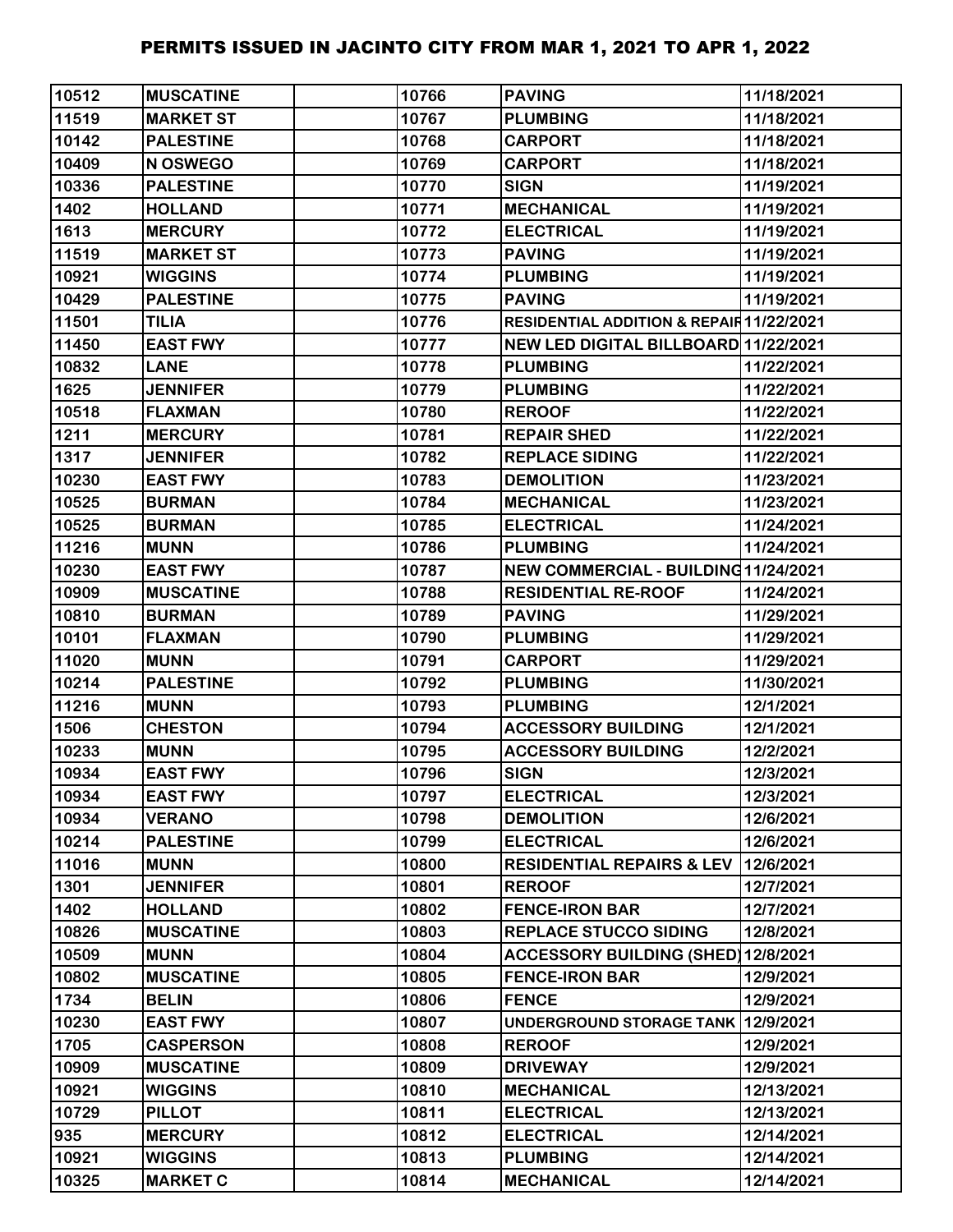| 10821 | <b>MUSCATINE</b>  | 10815 | <b>PLUMBING</b>                     | 12/14/2021 |
|-------|-------------------|-------|-------------------------------------|------------|
| 10114 | <b>PALESTINE</b>  | 10816 | <b>ELECTRICAL</b>                   | 12/14/2021 |
| 10921 | <b>WIGGINS</b>    | 10817 | <b>ELECTRICAL</b>                   | 12/15/2021 |
| 10729 | <b>PILLOT</b>     | 10818 | <b>REPLACE WINDOW,</b>              | 12/15/2021 |
| 10237 | <b>PILLOT</b>     | 10819 | <b>DRIVEWAY AND PA</b>              | 12/15/2021 |
| 10633 | <b>FLAXMAN</b>    | 10820 | <b>NEW RESIDENTIAL HOUSE</b>        | 12/15/2021 |
| 10502 | <b>PALESTINE</b>  | 10821 | <b>FENCE</b>                        | 12/15/2021 |
| 1405  | <b>HOLLAND</b>    | 10822 | <b>FIRE PROTECTION</b>              | 12/16/2021 |
| 10114 | <b>PALESTINE</b>  | 10823 | <b>MECHANICAL</b>                   | 12/16/2021 |
| 10138 | <b>PILLOT</b>     | 10824 | <b>ACCESSORY BUILDING</b>           | 12/16/2021 |
| 10317 | <b>MUNN</b>       | 10825 | REPLACE WINDOWS & PAVING 12/20/2021 |            |
| 10434 | <b>PILLOT</b>     | 10826 | <b>NEW MAIL BOX</b>                 | 12/21/2021 |
| 10142 | <b>NORVIC</b>     | 10827 | <b>FOUNDATION REPAIR</b>            | 12/22/2021 |
| 11509 | <b>FLAXMAN</b>    | 10828 | <b>RESIDENTIAL REMODEL</b>          | 12/22/2021 |
| 1430  | <b>HORATIO</b>    | 10829 | <b>PLUMBING</b>                     | 12/27/2021 |
| 10122 | <b>WIGGINS</b>    | 10830 | <b>REPLACE SIDING</b>               | 12/28/2021 |
| 10608 | <b>OSWEGO</b>     | 10831 | <b>DRIVEWAY</b>                     | 12/28/2021 |
| 10230 | <b>EAST FWY</b>   | 10832 | <b>PLUMBING</b>                     | 12/28/2021 |
| 1301  | <b>JENNIFER</b>   | 10833 | <b>ACCESSORY BUILDING</b>           | 12/28/2021 |
| 1713  | <b>HOLLAND</b>    | 10834 | <b>ACCESSORY BLDG- (C</b>           | 12/29/2021 |
| 10317 | <b>WIGGINS</b>    | 10835 | <b>ELECTRICAL</b>                   | 12/29/2021 |
| 10912 | <b>EAST FWY</b>   | 10836 | <b>COMMERCIAL REMODEL</b>           | 12/29/2021 |
| 10101 | <b>PILLOT</b>     | 10837 | <b>ELECTRICAL</b>                   | 12/29/2021 |
| 10410 | N OSWEGO          | 10838 | CARPORT-METAL/GALV                  | 12/30/2021 |
| 10230 | <b>EAST FWY</b>   | 10839 | <b>ELECTRICAL</b>                   | 1/3/2022   |
| 10137 | <b>RUMAR</b>      | 10840 | PAVING(ON PREMISES SIDEWALK         | 1/3/2022   |
| 11509 | <b>FLAXMAN</b>    | 10841 | <b>PLUMBING</b>                     | 1/3/2022   |
| 10101 | <b>PILLOT</b>     | 10842 | <b>MECHANICAL</b>                   | 1/3/2022   |
| 10429 | <b>WIGGINS</b>    | 10843 | <b>ELECTRICAL</b>                   | 1/4/2022   |
| 1529  | <b>JENNIFER</b>   | 10844 | <b>PAVING</b>                       | 1/4/2022   |
| 10714 | <b>FLAXMAN</b>    | 10845 | <b>PAVING</b>                       | 1/5/2022   |
| 10214 | <b>PALESTINE</b>  | 10846 | <b>PLUMBING</b>                     | 1/5/2022   |
| 10608 | <b>OSWEGO</b>     | 10847 | <b>RESIDENTIAL-REMODEL(S</b>        | 1/5/2022   |
| 10608 | <b>OSWEGO</b>     | 10848 | <b>ELECTRICAL FOR SOLAR</b>         | 1/5/2022   |
| 10906 | <b>FLAXMAN</b>    | 10849 | RES.-REM(FOUNDATION-FUTURE          | 1/5/2022   |
| 1423  | KERBEY 1/2        | 10850 | <b>ELECTRICAL</b>                   | 1/5/2022   |
| 10809 | <b>MUSCATINE</b>  | 10851 | <b>DRIVEWAY</b>                     | 1/5/2022   |
| 10305 | <b>FLAXMAN</b>    | 10852 | <b>FENCE</b>                        | 1/5/2022   |
| 10142 | <b>NORVIC</b>     | 10853 | <b>RESIDENTIAL REPAIRS</b>          | 1/5/2022   |
| 10814 | <b>LACROSSE</b>   | 10854 | <b>RESIDENTIAL - REMODEL</b>        | 1/6/2022   |
| 1402  | <b>HOLLAND</b>    | 10855 | <b>NEW COMMERCIAL - BUILDING R</b>  | 1/10/2022  |
| 1421  | <b>SERPENTINE</b> | 10856 | RES.REP.(RELEVEL A FLOOR/NE         | 1/11/2022  |
| 10717 | <b>PILLOT</b>     | 10857 | RES.REPAIRS(SIDING&WINDOWS)         | 1/11/2022  |
| 11519 | <b>MARKET ST</b>  | 10858 | FIRE PROTECTION(FIRE ALARM)         | 1/11/2022  |
| 11505 | <b>SEAGRAM</b>    | 10859 | <b>RESIDENTIAL - REMODEL</b>        | 1/11/2022  |
| 11509 | <b>FLAXMAN</b>    | 10860 | <b>ELECTRICAL</b>                   | 1/11/2022  |
| 10912 | <b>EAST FWY</b>   | 10861 | <b>PLUMBING</b>                     | 1/11/2022  |
| 1501  | <b>JENNIFER</b>   | 10862 | <b>ELECTRICAL</b>                   | 1/12/2022  |
| 10230 | <b>EAST FWY</b>   | 10863 | <b>MECHANICAL</b>                   | 1/12/2022  |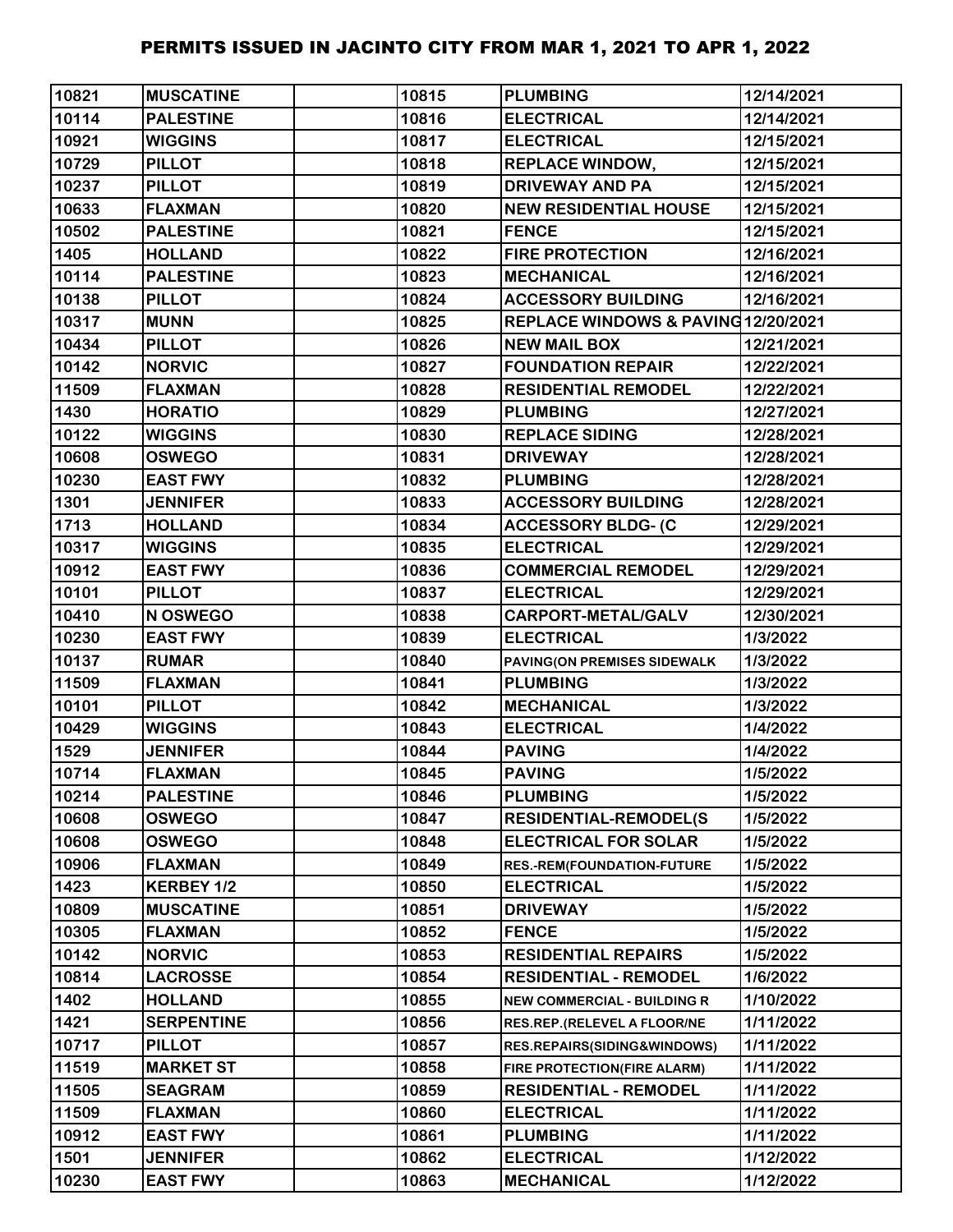| 10230 | <b>EAST FWY</b>  |   | 10864 | <b>REFRIGERATION</b>                | 1/12/2022 |
|-------|------------------|---|-------|-------------------------------------|-----------|
| 10521 | <b>FAIRFAX</b>   |   | 10865 | <b>ELECTRICAL</b>                   | 1/13/2022 |
| 10324 | <b>PALESTINE</b> |   | 10866 | <b>SIGN</b>                         | 1/14/2022 |
| 10101 | <b>PILLOT</b>    |   | 10867 | <b>PLUMBING</b>                     | 1/14/2022 |
| 10417 | <b>FLAXMAN</b>   |   | 10868 | <b>RESIDENTIAL REPAIRS</b>          | 1/14/2022 |
| 10912 | <b>EAST FWY</b>  |   | 10869 | <b>ELECTRICAL</b>                   | 1/18/2022 |
| 11509 | <b>FLAXMAN</b>   |   | 10870 | <b>MECHANICAL</b>                   | 1/18/2022 |
| 10714 | <b>PILLOT</b>    |   | 10871 | <b>ELECTRICAL</b>                   | 1/19/2022 |
| 11105 | <b>OSWEGO</b>    |   | 10872 | RESIDENTIAL REPAIRS(REROOF&SIDING)  | 1/19/2022 |
| 10405 | <b>BURMAN</b>    |   | 10873 | <b>ACCESSORY BLDG</b>               | 1/20/2022 |
| 11006 | <b>WIGGINS</b>   |   | 10874 | <b>SOLAR PANELS</b>                 | 1/20/2022 |
| 11006 | <b>WIGGINS</b>   |   | 10875 | <b>ELECTRICAL</b>                   | 1/20/2022 |
| 10619 | <b>LACROSSE</b>  |   | 10876 | <b>SOLAR PANELS</b>                 | 1/20/2022 |
| 10619 | <b>LACROSSE</b>  |   | 10877 | <b>ELECTRICAL</b>                   | 1/20/2022 |
| 10413 | <b>OSWEGO</b>    | N | 10878 | <b>RESIDENTIAL REPAIRS</b>          | 1/20/2022 |
| 10611 | <b>LACROSSE</b>  |   | 10879 | RESIDENTIAL REPAIRS & RER(1/21/2022 |           |
| 10230 | <b>EAST FWY</b>  |   | 10880 | <b>DOUBLE SIDED SIGN</b>            | 1/21/2022 |
| 11110 | <b>VERANO</b>    |   | 10881 | <b>DRIVEWAY</b>                     | 1/21/2022 |
| 1514  | <b>BELIN</b>     |   | 10882 | <b>PLUMBING</b>                     | 1/21/2022 |
| 10230 | <b>EAST FWY</b>  |   | 10883 | <b>DRIVEWAY</b>                     | 1/21/2022 |
| 10230 | <b>EATS FWY</b>  |   | 10884 | <b>ELECTRICAL</b>                   | 1/21/2022 |
| 10121 | <b>WIGGINS</b>   |   | 10885 | <b>PLUMBING</b>                     | 1/24/2022 |
| 1501  | <b>JENNIFER</b>  |   | 10886 | <b>MECHANICAL</b>                   | 1/24/2022 |
| 10611 | <b>PALESTINE</b> |   | 10887 | REROOF(PATIOCOVERMETAL/SKYLIGHTS)   | 1/24/2022 |
| 11010 | <b>VERANO</b>    |   | 10888 | <b>RESIDENTIAL ADDITION</b>         | 1/25/2022 |
| 10810 | <b>BURMAN</b>    |   | 10889 | <b>RE-ROOF</b>                      | 1/26/2022 |
| 11505 | <b>SEAGRAM</b>   |   | 10890 | <b>ELECTRICAL</b>                   | 1/26/2022 |
| 10510 | <b>LACROSSE</b>  |   | 10891 | <b>RESIDENTIAL REPAIRS</b>          | 1/27/2022 |
| 10201 | <b>MUNN</b>      |   | 10892 | <b>PLUMBING</b>                     | 1/27/2022 |
| 10609 | <b>NORVIC</b>    |   | 10893 | <b>WOOD FENCE</b>                   | 1/27/2022 |
| 10150 | <b>MUNN</b>      |   | 10894 | <b>RESIDENTIAL -RE-ROOF</b>         | 1/31/2022 |
| 1226  | <b>MERCURY</b>   |   | 10895 | <b>PLUMBING</b>                     | 1/31/2022 |
| 10422 | <b>SLACROSSE</b> |   | 10896 | <b>FENCE</b>                        | 2/1/2022  |
| 1622  | <b>CHESTON</b>   |   | 10897 | <b>RESIDENTIAL ADDITION</b>         | 2/1/2022  |
| 1622  | <b>CHESTON</b>   |   | 10898 | <b>PLUMBING</b>                     | 2/1/2022  |
| 10421 | S OSWEGO         |   | 10899 | <b>SOLAR PANELS</b>                 | 2/2/2022  |
| 10421 | <b>S OSWEGO</b>  |   | 10900 | <b>ELECTRICAL</b>                   | 2/2/2022  |
| 11402 | <b>MUNN</b>      |   | 10901 | <b>PLUMBING</b>                     | 2/2/2022  |
| 10729 | <b>PILLOT</b>    |   | 10902 | <b>MECHANICAL</b>                   | 2/2/2022  |
| 10325 | <b>SLACROSSE</b> |   | 10903 | <b>RESIDENTIAL REPAIRS</b>          | 2/3/2022  |
| 10611 | <b>PALESTINE</b> |   | 10904 | <b>PLUMBING</b>                     | 2/3/2022  |
| 10137 | <b>RUMAR</b>     |   | 10905 | <b>FENCE</b>                        | 2/3/2022  |
| 10902 | <b>LANE</b>      |   | 10906 | <b>DRIVEWAY/PAVING</b>              | 2/4/2022  |
| 10222 | <b>NORVIC</b>    |   | 10907 | <b>PLUMBING</b>                     | 2/8/2022  |
| 10414 | <b>NORVIC</b>    |   | 10908 | <b>PAVING</b>                       | 2/8/2022  |
| 10222 | <b>MUNN</b>      |   | 10909 | <b>FENCE</b>                        | 2/9/2022  |
| 11605 | <b>FLAXMAN</b>   |   | 10910 | <b>RESIDENTIAL RE-ROOF</b>          | 2/9/2022  |
| 10138 | <b>NORVIC</b>    |   | 10911 | <b>PLUMBING</b>                     | 2/9/2022  |
| 11010 | <b>VERANO</b>    |   | 10912 | <b>DRIVEWAY</b>                     | 2/10/2022 |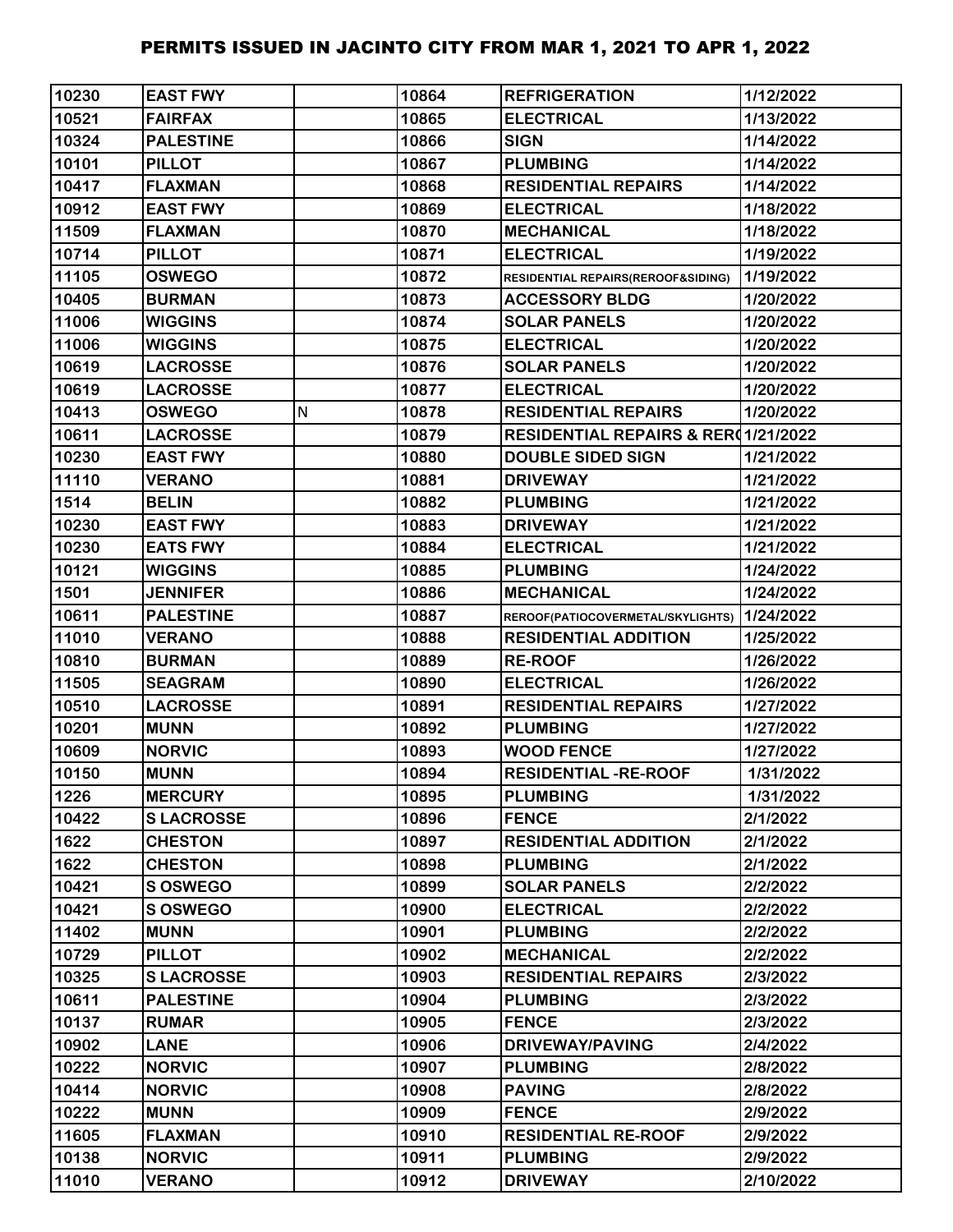| 10333 | <b>N LACROSSE</b> |     | 10913 | <b>RESIDENTIAL RE-ROOF</b>         | 2/11/2022 |
|-------|-------------------|-----|-------|------------------------------------|-----------|
| 11505 | <b>OGLESBY</b>    |     | 10914 | <b>PLUMBING</b>                    | 2/14/2022 |
| 10230 | <b>FAIRFAX</b>    |     | 10915 | PLUMBING-GAS GENERATOR   2/14/2022 |           |
| 10414 | <b>SLACROSSE</b>  |     | 10916 | <b>ELECTRICAL</b>                  | 2/14/2022 |
| 1306  | <b>MERCURY</b>    |     | 10917 | <b>6FT TALL WOOD FENCE</b>         | 2/14/2022 |
| 11501 | <b>TILIA</b>      |     | 10918 | <b>PLUMBING</b>                    | 2/15/2022 |
| 1105  | <b>FLINT</b>      |     | 10919 | <b>ELECTRICAL</b>                  | 2/15/2022 |
| 10142 | <b>NORVIC</b>     |     | 10920 | <b>ELECTRICAL</b>                  | 2/16/2022 |
| 10237 | <b>MARKET</b>     |     | 10921 | <b>ELECTRICAL</b>                  | 2/16/2022 |
| 10142 | <b>NORVIC</b>     |     | 10922 | <b>MECHANICAL</b>                  | 2/17/2022 |
| 10714 | <b>PILLOT</b>     |     | 10923 | <b>ELECTRICAL</b>                  | 2/17/2022 |
| 10714 | <b>PILLOT</b>     |     | 10924 | <b>SOLAR PANEL</b>                 | 2/17/2022 |
| 11018 | <b>OSWEGO</b>     |     | 10925 | <b>RESIDENTIAL RE-ROOF</b>         | 2/17/2022 |
| 1312  | <b>MERCURY</b>    |     | 10926 | <b>RESIDENTIAL REPAIRS</b>         | 2/18/2022 |
| 10142 | <b>NORVIC</b>     |     | 10927 | <b>PLUMBING</b>                    | 2/18/2022 |
| 10325 | <b>SLACROSSE</b>  |     | 10928 | <b>ELECTRICAL</b>                  | 2/18/2022 |
| 10810 | <b>OSWEGO</b>     |     | 10929 | <b>WHOLE HOUSE GENERATOR</b>       | 2/21/2022 |
| 10810 | <b>OSWEGO</b>     |     | 10930 | <b>PLUMBING</b>                    | 2/21/2022 |
| 10810 | <b>OSWEGO</b>     |     | 10931 | <b>ELECTRICAL</b>                  | 2/21/2022 |
| 10126 | <b>NORVIC</b>     |     | 10932 | <b>RES REPAIRS (SHEETROCK)</b>     | 2/21/2022 |
| 10237 | <b>LANE</b>       |     | 10933 | <b>PLUMBING</b>                    | 2/22/2022 |
| 10912 | <b>EAST FWY</b>   |     | 10934 | <b>MECHANICAL</b>                  | 2/23/2022 |
| 1312  | <b>MERCURY</b>    |     | 10935 | <b>ELECTRICAL</b>                  | 2/23/2022 |
| 11502 | <b>CELTIS</b>     |     | 10936 | <b>PLUMBING</b>                    | 2/23/2022 |
| 11009 | <b>WIGGINS</b>    |     | 10937 | <b>PLUMBING</b>                    | 2/23/2022 |
| 11430 | <b>EAST FWY</b>   | 360 | 10938 | <b>COMMERCIAL REMODEL</b>          | 2/24/2022 |
| 11209 | <b>OSWEGO</b>     |     | 10939 | <b>FENCE</b>                       | 2/24/2022 |
| 10633 | <b>FLAXMAN</b>    |     | 10940 | <b>PLUMBING</b>                    | 2/24/2022 |
| 1405  | <b>HOLLAND</b>    |     | 10941 | <b>FIRE PROTECTION ALARM</b>       | 2/28/2022 |
| 11211 | <b>MUNN</b>       |     | 10942 | <b>CARPORT</b>                     | 3/2/2022  |
| 11501 | <b>TILIA</b>      |     | 10943 | <b>MECHANICAL</b>                  | 3/2/2022  |
| 10718 | <b>NORVIC</b>     |     | 10944 | <b>REROOF</b>                      | 3/3/2022  |
| 10633 | <b>FLAXMAN</b>    |     | 10945 | <b>ELECTRICAL</b>                  | 3/3/2022  |
| 10714 | <b>OSWEGO</b>     |     | 10946 | <b>REROOF</b>                      | 3/3/2022  |
| 1310  | <b>CHESTON</b>    |     | 10947 | <b>RESIDENTIAL RE-ROOF</b>         | 3/3/2022  |
| 10205 | <b>NORVIC</b>     |     | 10948 | <b>FENCE-CHAINLINK</b>             | 3/3/2022  |
| 10603 | <b>LACROSSE</b>   |     | 10949 | <b>DRIVEWAY</b>                    | 3/4/2022  |
| 1310  | <b>CHESTON</b>    |     | 10950 | <b>WOOD CARPORT</b>                | 3/4/2022  |
| 11519 | <b>MARKET ST</b>  |     | 10951 | <b>SIGN 2 WALL &amp; 2 POLE</b>    | 3/8/2022  |
| 11519 | <b>MARKET ST</b>  |     | 10952 | <b>ELECTRICAL SIGN</b>             | 3/8/2022  |
| 10630 | <b>FLAXMAN</b>    |     | 10953 | <b>MECHANICAL</b>                  | 3/8/2022  |
| 1501  | <b>JENNIFER</b>   |     | 10954 | <b>PLUMBING</b>                    | 3/9/2022  |
| 1317  | <b>MERCURY</b>    |     | 10955 | <b>PEDESTRIAN RAMP</b>             | 3/9/2022  |
| 11430 | <b>EAST FWY</b>   | 350 | 10956 | <b>ELECTRICAL</b>                  | 3/9/2022  |
| 1002  | <b>HOLLAND ST</b> |     | 10957 | <b>COMMERCIAL REMODEL</b>          | 3/9/2022  |
| 10222 | <b>BURMAN</b>     |     | 10959 | <b>RESREM(M.SUITE&amp;GARAGE</b>   | 3/10/2022 |
| 10609 | <b>FAIRFAX</b>    |     | 10960 | <b>PAVING FOR EXISTING</b>         | 3/10/2022 |
| 11450 | <b>EAST FWY</b>   |     | 10961 | <b>COMMERCIAL RE-ROOF</b>          | 3/10/2022 |
| 11117 | <b>OSWEGO</b>     |     | 10962 | LEVEL-BLK/BASE                     | 3/10/2022 |